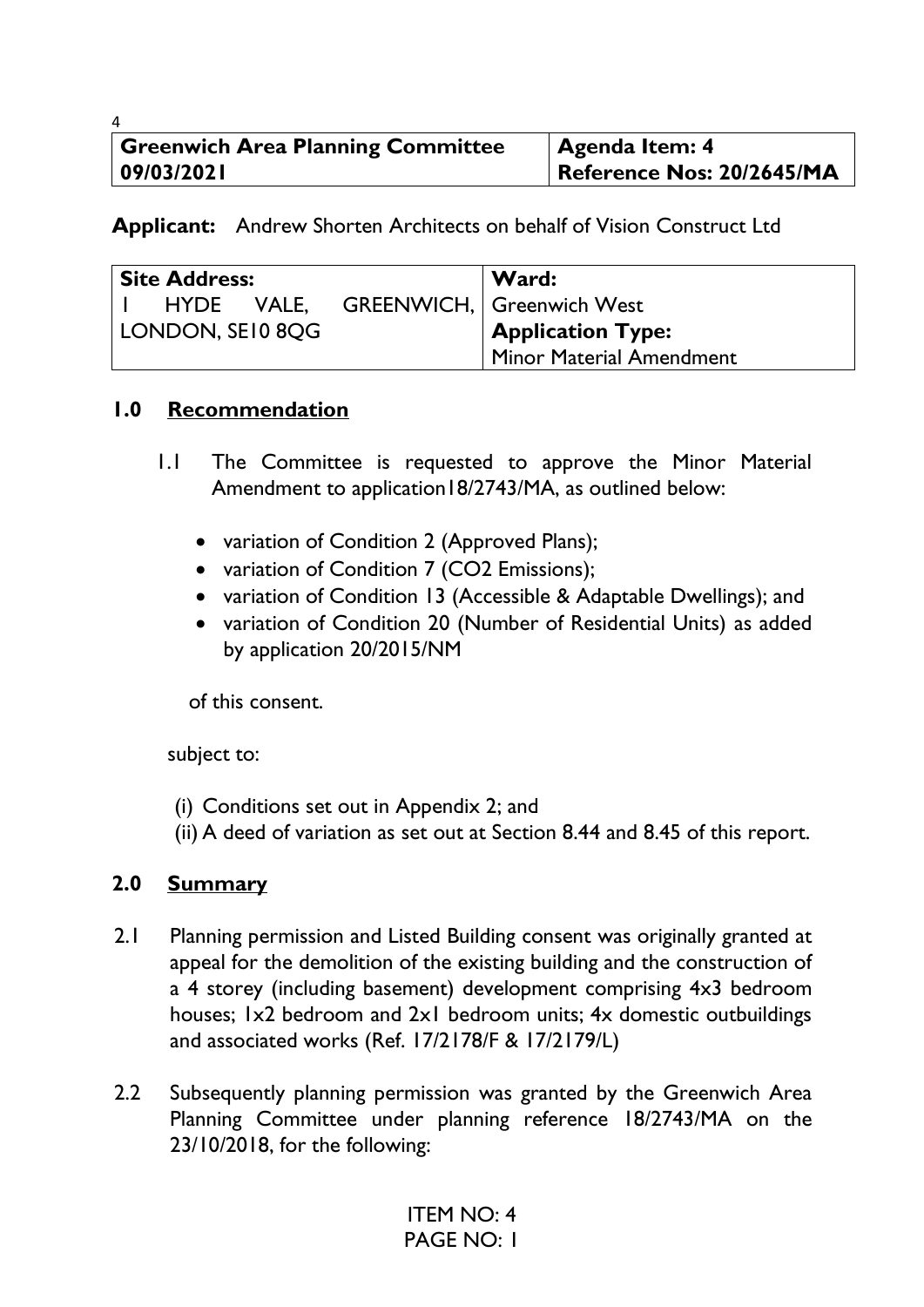*An application submitted under Section 73 of the Town & Country Planning Act 1990 for a minor material amendment in connection with the planning permission 17/2178/F (APP/E5330/W/17/3184879) dated 06/07/2017 for the Demolition of existing buildings and construction of a 4 storey (including basement) development comprising 4 x 3 bedroom houses; 1 x 2 bedroom and 2 x 1 bedroom units; 4 x domestic outbuildings and associated works. (Resubmission)] to allow the variation of condition 2 (Approved Plans to reflect new cycle stores) and condition 14(Amended Cycle Provision).* 

- 2.3 Since the granting of planning permission, the site has been acquired by the current applicant who has commenced building works on site. The applicant has been advised that any works that take place outside of the existing consent is done at their own risk whilst the current submission is considered.
- 2.4 On implementing the consent, it became clear to the applicant that some aspect of the original consent could not be implemented. The applicant initially submitted a Section 73 application (minor material amendment) to address these, but due to the Finney Case this application was withdrawn as it would have resulted in the description of development being amended.
- 2.5 The applicant subsequently submitted a Section 96a application (nonmaterial amendment), which revised the development description to state "Demolition of existing buildings and construction of a 4 storey (including basement) development for residential purposes; 4 x domestic outbuildings and associated works" and include an additional condition as follows:

*The development hereby approved shall consist of 7 residential units comprising 4 x 3 bedroom houses; 1 x 2 bedroom and 2 x 1 bedroom units. Reason: In the interests of good planning and to ensure that the development is carried out in accordance with the approved documents, plans and drawings submitted with the application and is acceptable to the local planning authority.* 

- 2.6 Under the current Section 73 application the applicant now proposes to vary the following conditions of application 18/2743/MA:
	- variation of Condition 2 (Approved Plans);
	- variation of Condition 7 (CO2 Emissions);
	- variation of Condition 13 (Accessible & Adaptable Dwellings); and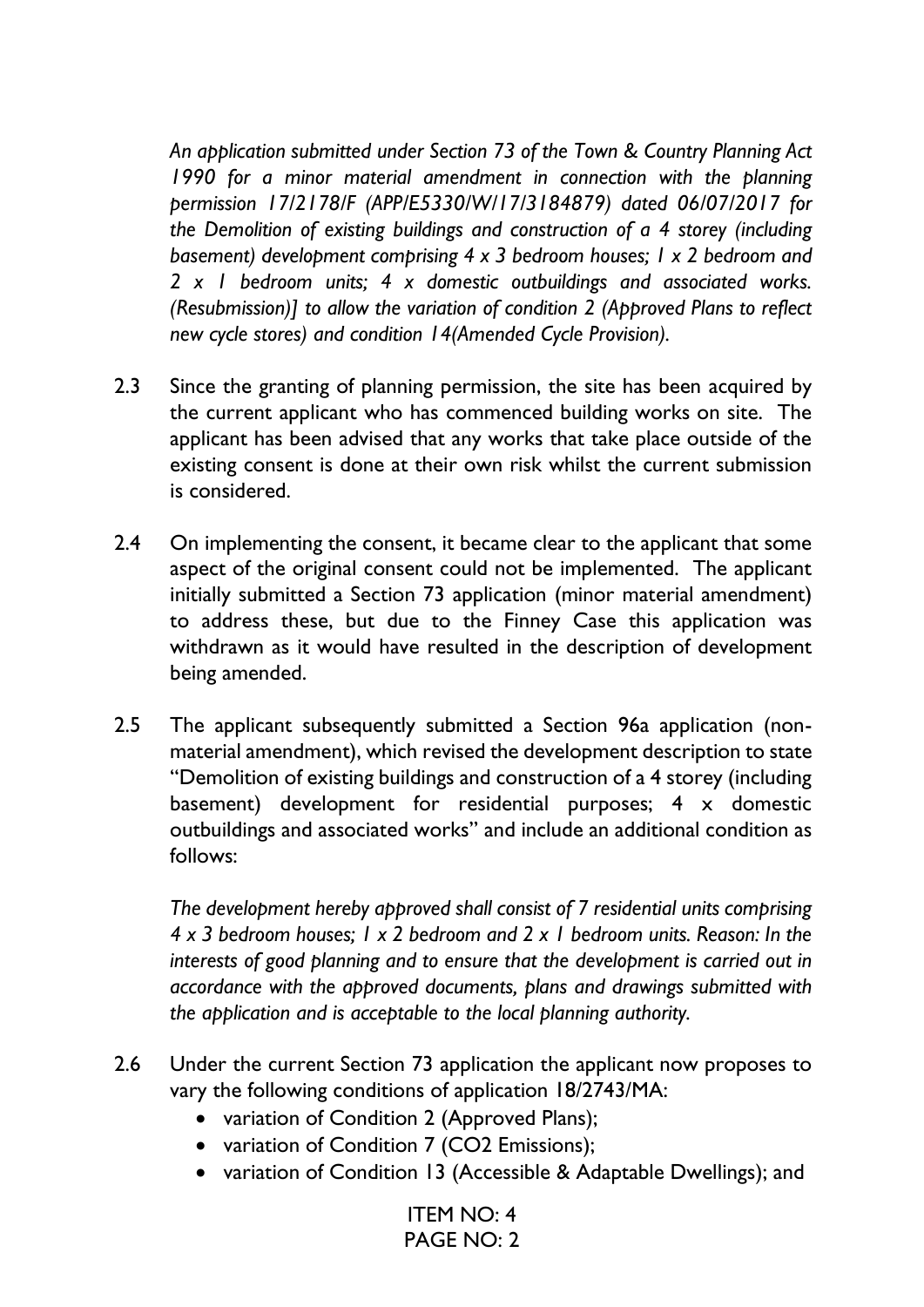• the addition of Condition 20 as added by application 20/2015/NM (Number of Residential Units)

As a result of the proposal the number of residential units on the site would be reduced to 6 and consist of  $5 \times 3$ -bedroom houses and  $1 \times 2$ bedroom unit.

2.7 Detailed below is a summary of the application:

| <b>The Site -</b>              |                                                                                                                  |
|--------------------------------|------------------------------------------------------------------------------------------------------------------|
| Site Area $(m2)$               | 577m <sup>2</sup> (0.0577 hectares)                                                                              |
| <b>Heritage Assets</b>         | <b>West Greenwich Conservation Area</b><br>and the buffer zone to the Maritime<br>Greenwich World Heritage Site. |
| <b>Tree Preservation Order</b> | No                                                                                                               |
| <b>Flood Risk Zone</b>         | No                                                                                                               |

| <b>Proposal</b>           |                                                                                                                      |
|---------------------------|----------------------------------------------------------------------------------------------------------------------|
| <b>Building Height</b>    | 8.12m maximum height [same as previous<br>approval]                                                                  |
| No. of storeys            | 3 storeys plus basement [same as previous]<br>approval]                                                              |
| Floor area [net internal] | 1,010 sqm [same as previous approval]<br>Proposed basements have increased in                                        |
|                           | area, but the garden rooms have reduced in<br>area therefore same overall area<br>as -<br>previously granted scheme. |

| <b>Public Consultation</b> |                                                                                                                                                                           |
|----------------------------|---------------------------------------------------------------------------------------------------------------------------------------------------------------------------|
| Number in Support          |                                                                                                                                                                           |
| Number of objections       | A total of 20 objections have been received<br>to the current application.                                                                                                |
|                            | Re-consultation was carried out on the<br>application in light of revised drawings and<br>additional information and 3 further<br>objections were received; these persons |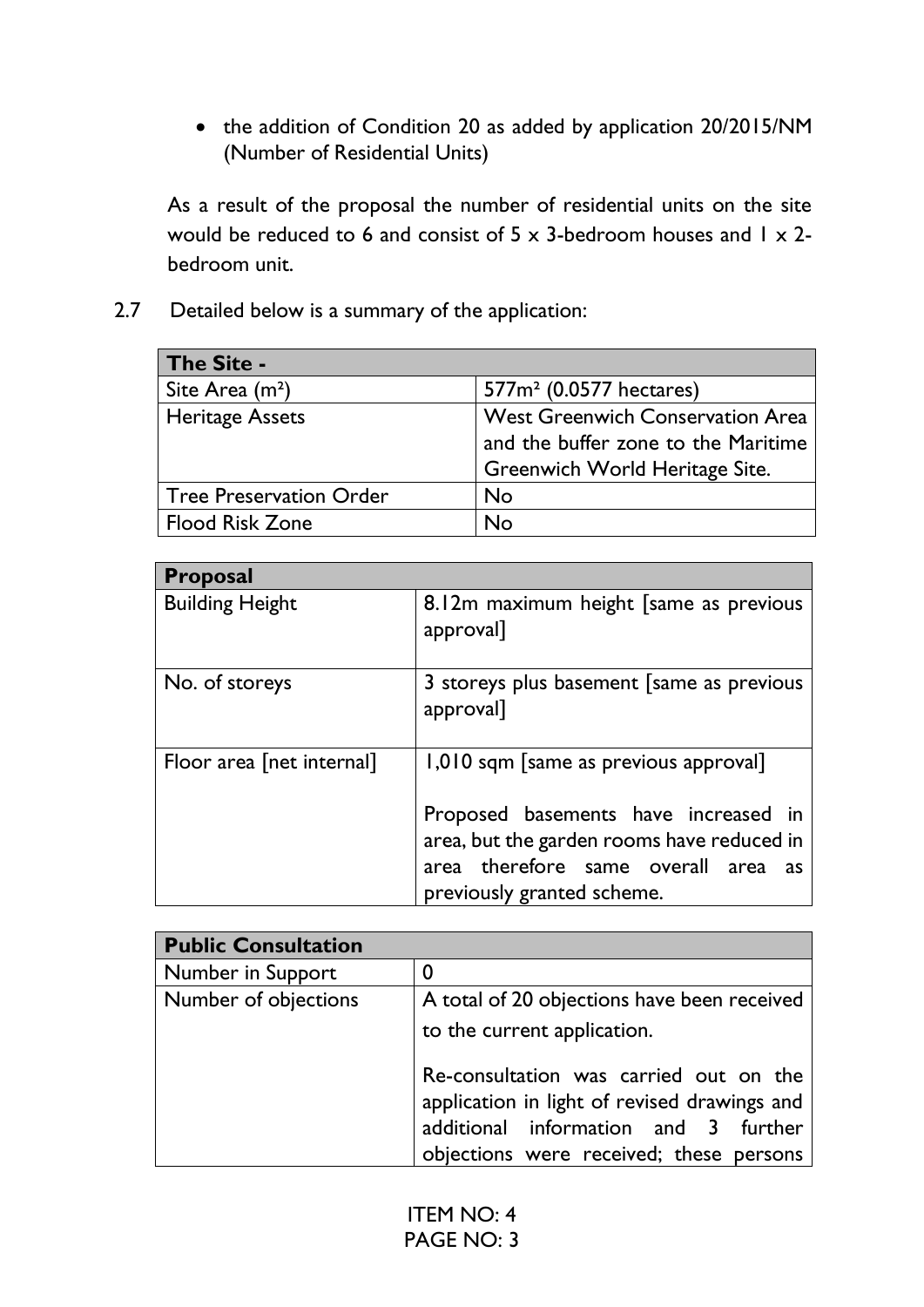|                           | objections on the initial<br>had raised<br>submission.                                                                                                                                                                                                                                                                                                                  |
|---------------------------|-------------------------------------------------------------------------------------------------------------------------------------------------------------------------------------------------------------------------------------------------------------------------------------------------------------------------------------------------------------------------|
|                           | Given that the earlier withdrawn Section 73<br>application [20/0807/MA] is very similar to<br>the current Section 73 application all of the<br>objections received for both applications<br>have been taken into account. In this regard<br>4 individuals submitted objections to the<br>withdrawn MA, but have not made<br>representations on the current application. |
|                           | The main issues raised in objection relate<br>to:                                                                                                                                                                                                                                                                                                                       |
|                           | Poor Design/ Scale & Bulk;                                                                                                                                                                                                                                                                                                                                              |
|                           | Loss of Light to Neighbouring Properties<br>due to larger rear extension;                                                                                                                                                                                                                                                                                               |
|                           | Overlooking/loss of privacy;                                                                                                                                                                                                                                                                                                                                            |
|                           | Not considered minor amendments;                                                                                                                                                                                                                                                                                                                                        |
|                           | Refuse changes negative<br>impact<br>on<br>neighbours;                                                                                                                                                                                                                                                                                                                  |
|                           | Loss of green roof;                                                                                                                                                                                                                                                                                                                                                     |
|                           | Ignoring original conditions;                                                                                                                                                                                                                                                                                                                                           |
|                           | Massing of the roof;                                                                                                                                                                                                                                                                                                                                                    |
|                           | Poor quality residential units;                                                                                                                                                                                                                                                                                                                                         |
|                           | Noise and Disturbance;                                                                                                                                                                                                                                                                                                                                                  |
|                           | Further details in relation to the objections<br>received are set out in the main report.                                                                                                                                                                                                                                                                               |
| <b>Number of Comments</b> |                                                                                                                                                                                                                                                                                                                                                                         |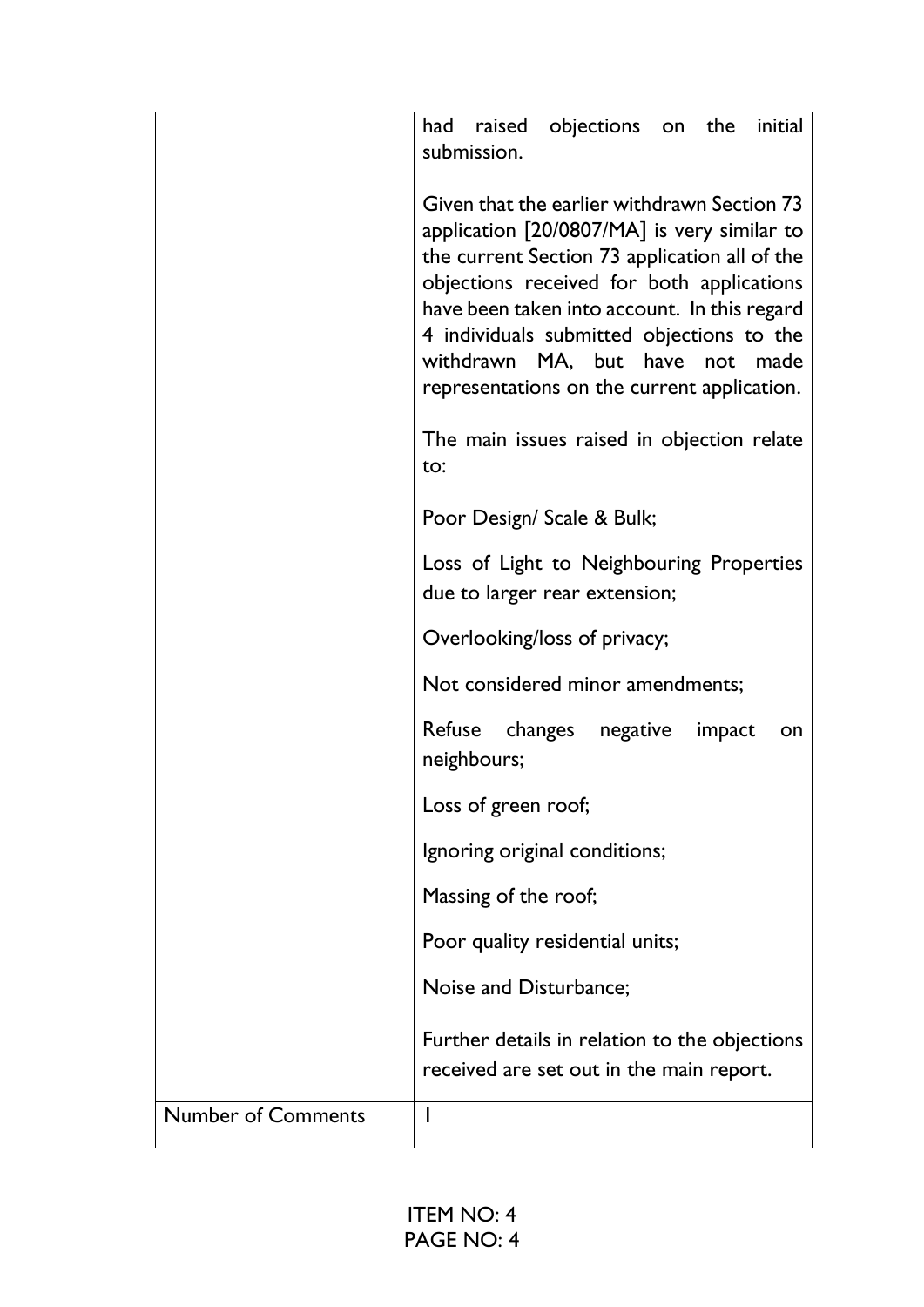- 2.8 The application has also been called into the Greenwich Area Planning Committee for consideration by Cllr Khan.
- 2.9 The application is considered acceptable and is recommended for approval, subject to the conditions listed in Appendix 2.

# **3.0 Site and surroundings (in detail)**

- 3.1 The application site lies on the north-eastern side of Hyde Vale in between the junctions with Royal Hill and King George Street, and previously comprised of a two-storey commercial building originally built at some point in the early  $19<sup>th</sup>$  century (Georgian era) and rebuilt / altered significantly in the  $20<sup>th</sup>$  century. The building has been demolished and building works have commenced on site.
- 3.2 The site measures approximately 577 square metres (or 0.0577 hectares) in area and is irregularly shaped measuring approximately 35 metres along the south-western boundary facing the highway and approximately 24 metres deep at the northern end of the site.

### 3.3

The site is accessed from Hyde Vale. The surrounding area is predominately residential in nature and consists of terraced properties. The adjoining building (63 Royal Hill), which the application site is attached to is a Grade II listed building. The application site is located within the West Greenwich Conservation Area and the buffer zone to the Maritime Greenwich World Heritage Site.

3.4 The site has a good Public Transport Accessibility (PTAL) rating of 4.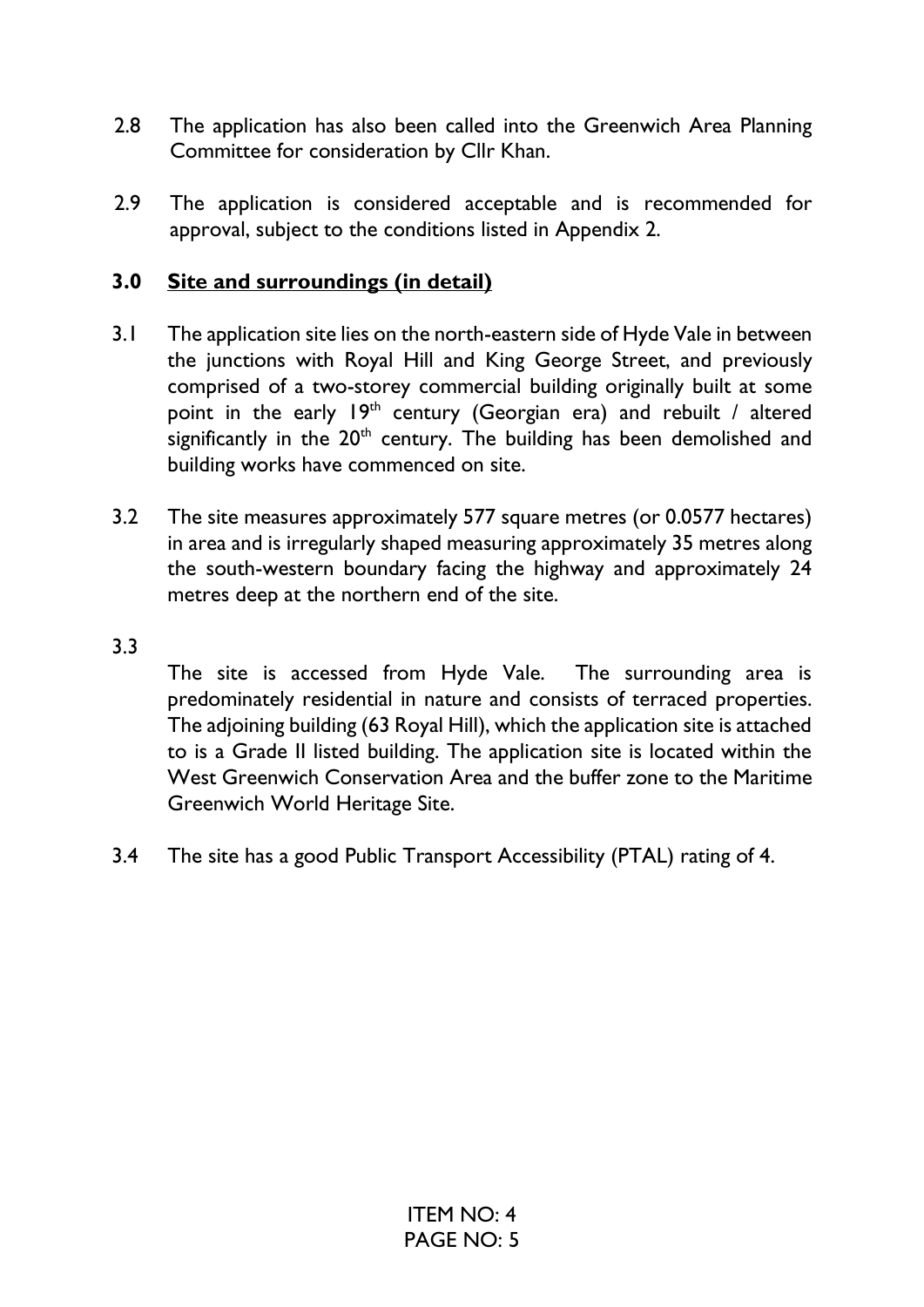

**Figure 1: Site Plan** 

# **4.0 Relevant Planning History**

4.1 **20/2015/NM-** An application submitted under Section 96 of the Town & Country Planning Act 1990 for a minor material amendment to planning permission 18/2743/MA, dated 29/1/2019 for the 'demolition of existing buildings and construction of a 4 storey (including basement) development comprising  $4 \times 3$  bedroom houses;  $1 \times 2$  bedroom and  $2 \times 1$  bedroom units; 4 x domestic outbuildings and associated works', to allow: - Removal of number of units from the description of development – Add an addition condition to confirm the number of residential units permitted on site and the mix of residential units. **Approved 20/09/2020**

**E/20/0563 –** Development not being built in accordance with the plans allowed on appeal (ref: 17/2178/F & 17/2179/L)

4.2 **20/1505/SD –** Submission of details pursuant to the discharge of condition 15 (Emission of Oxides of Nitrogen) of planning permission 18/2743/MA, dated 29/01/2019. **Approved 23/07/2020**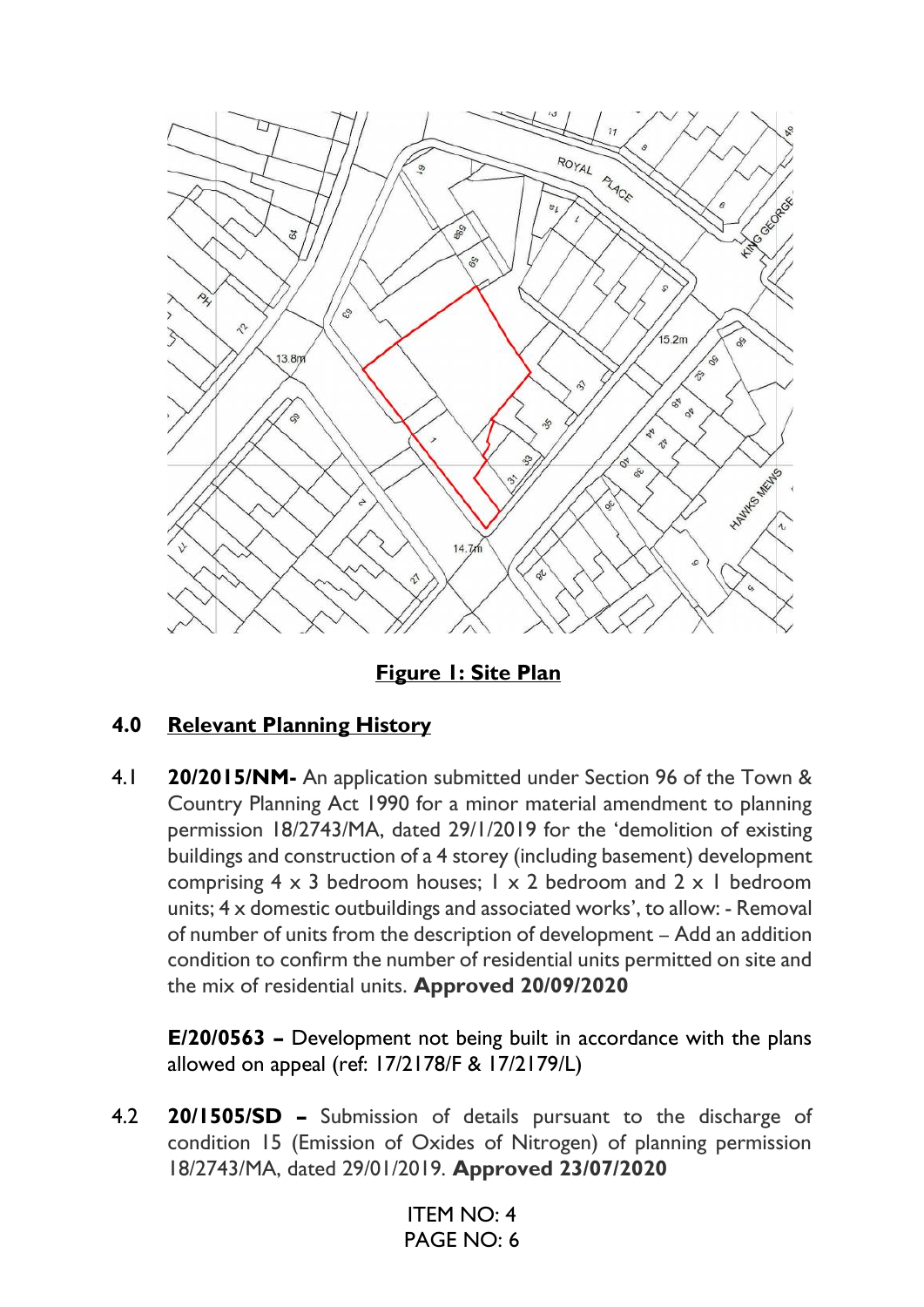- 4.3 **20/0829/MA –** An application submitted under Section 73 of the Town & Country Planning Act 1990 for a minor material amendment in connection with the planning permission 18/2743/MA dated 29/01/2019. To allow: the variation of Condition 2 (Approved Plans ); the variation of Condition 7 (CO2 Emissions); and the variation of Condition 13 (Accessible and Adaptable Dwellings). **Withdrawn 28/05/2020**
- 4.4 **20/0807/MA –** An application submitted under Section 73 of the Town & Country Planning Act 1990 for a minor material amendment in connection with the planning permission 18/2743/MA, dated 29/01/2019 to allow: - Variation of Conditions 2 (Approved Drawings), 7 (Energy Statement) and 13 (Accessible & Adaptable Dwellings). **Withdrawn 14/09/2020**
- 4.5 **E/20/0462 –** construction of garden structures appear higher than the boundary walls as shown on plans allowed on appeal
- 4.6 **19/2320/SD –** Submission of details pursuant to the discharge of Conditions 3 (Facing Materials), 4 (Hard and Soft Landscaping Details), 6 (Demolition and Basement Construction Method Statement), 9 (Rainwater Recycling System Details), 10 (Refuse and Recycling Facilities), 16 (Contamination Risk Assessment), 17 (Demolition Timescale Details) and 18 (Demolition Work Details Required to Discharge Conditions 6 & 16) of planning permission 18/2743/MA, dated 29/01/2019. **Approved 16/10/2019**
- 4.7 **E/19/0295 –** Erection of hoardings and scaffolding blocking the pavement and demolition of the building without the discharge of precommencement conditions and before the submission of details have been approved**. Officer comments –** APPLICATION 19/2320/SD APPROVED 16/10/2019.
- 4.8 **19/1133/PRE1-** Demolition of the existing building and construction of 6 no dwellings (including 4 with garden rooms to the rear), bicycle and bin storage. (Minor amendment to previously approved 18/2743/MA in connection with the planning ref 17/2178/F (APP/E5330/W/17/3184879) dated 06/07/2017). **Issued 11/04/2019**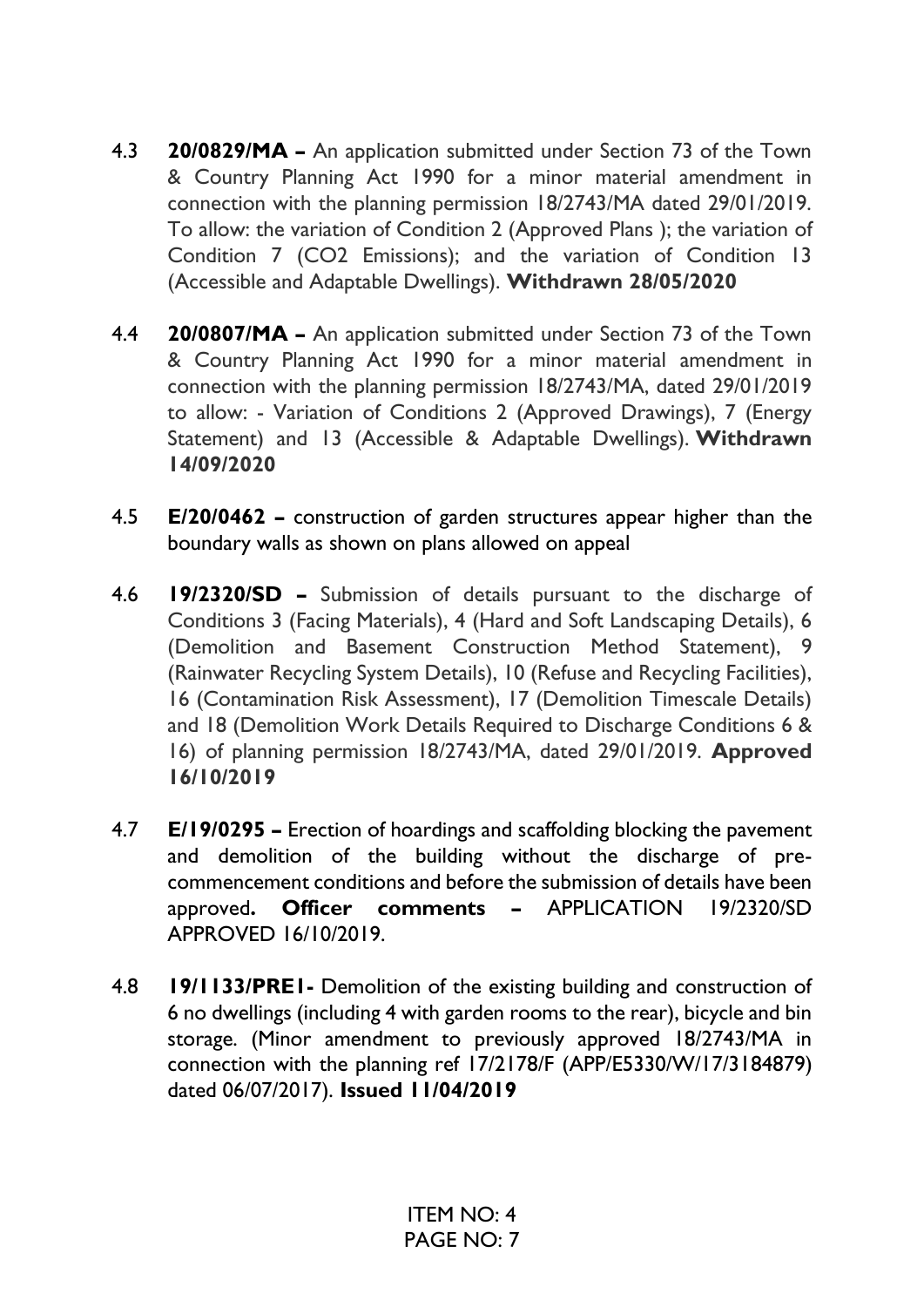- 4.9 **18/4046/SD –** Submission of details pursuant to the discharge of Condition 6 (Demolition and Basement Construction Method Statement), condition 17 (Contract and Timescale for Implementation) and condition 18 (Demolition Works) of appeal decision dated 30/04/2018 (Appeal Reference: APP/E5330/W/17/3184879; Planning Reference: 17/2178/F). (Re-consultation – Additional condition number to discharge). **Refused 15/01/2019**
- 4.10 **18/4047/SD –** Submission of details pursuant to the discharge of Conditions 9 (Rainwater Recycling System) of appeal decision dated 30/04/2018 (Appeal Reference: APP/E5330/W/17/3184879; Planning Reference: 17/2178/F). **Refused 14/01/2020**
- 4.11 **18/4048/SD –** Submission of details pursuant to the discharge of Conditions 2 (Protection of interior & exterior fabric and features) of appeal decision dated 30/04/2018 (Appeal Reference: APP/E5330/Y/17/3184881; Planning Reference: 17/2179/L). **Approved 11/01/2019**
- 4.12 **18/2743/MA –** An application submitted under Section 73 of the Town & Country Planning Act 1990 for a minor material amendment in connection with the planning permission 17/2178/F (APP/E5330/W/17/3184879) dated 06/07/2017 for the Demolition of existing buildings and construction of a 4 storey (including basement) development comprising  $4 \times 3$  bedroom houses; 1  $\times$  2 bedroom and 2  $\times$ 1 bedroom units; 4 x domestic outbuildings and associated works. (Resubmission) to allow the variation of condition 2 (Approved Plans to reflect new cycle stores) and condition 14(Amended Cycle Provision). **Approved 29/01/2019**
- 4.13 **17/2178/F** Demolition of existing buildings and construction of a 4 storey (including basement) development comprising  $4 \times 3$  bedroom houses:  $1 \times 2$  bedroom and  $2 \times 1$  bedroom units:  $4 \times$  domestic outbuildings and associated works. **Refused 21/09/2017 APP/E5330/W/17/3184879** Appeal concerning the above. **Allowed 30/04/2018.**
- 4.14 **17/2179/L** Demolition of existing buildings in conservation area; erection of replacement 4 storey including basement development comprising  $4 \times 3$  bedroom houses;  $1 \times 2$  bedroom and  $2 \times 1$  bedroom units; 4 x domestic outbuildings; cycle and landscaping provision, refuse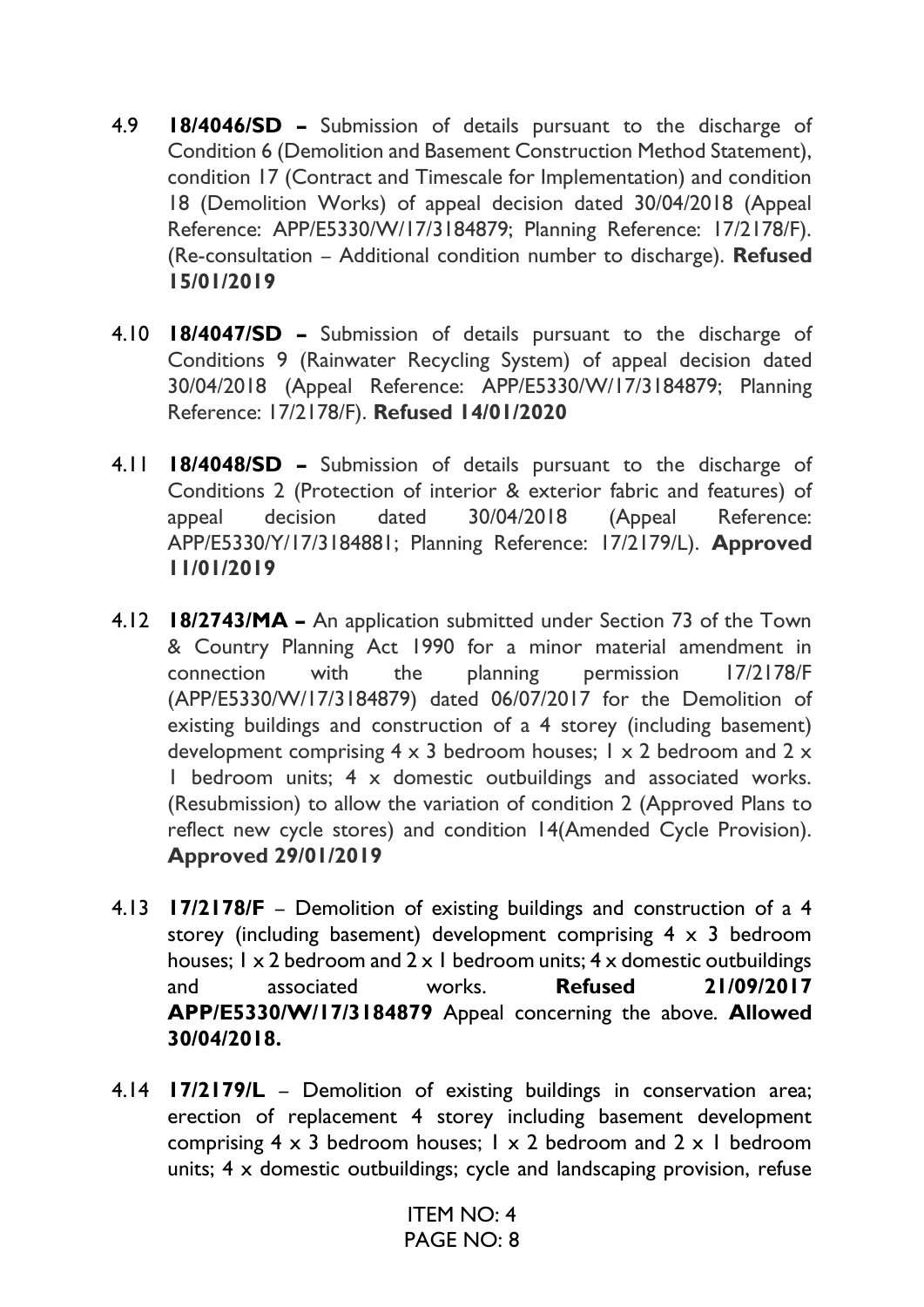and recycling facilities with associated works. Provision of one on street parking space. **Refused 21/09/2017 APP/E5330/W/17/3184881** – Appeals concerning the above. **Allowed 30/04/2018.** 

- 4.15 **15/1580/L –** Demolition of existing building and construction of a 4 storey building over basement providing 7 x residential units and 4 x single storey outbuildings with associated refuse/recycling, bike stores, and landscaping. **Refused 23/06/2017**
- 4.16 **15/1233/F –** Demolition of existing building and construction of a 3 storey building plus basement providing 7 x residential units and 4 x single storey outbuildings with associated refuse/recycling, bike stores, and landscaping. **Refused 23/06/2017**

# **5.0 Proposals (in detail)**

- 5.1 The current application seeks a minor material amendment to address issues associated with the previously granted scheme. These proposed changes relate to the following:
	- variation of Condition 2 (Approved Plans);
	- variation of Condition 7 (CO2 Emissions);
	- variation of Condition 13 (Accessible & Adaptable Dwellings); and
	- variation of Condition 20 (Number of Residential Units) as added by application 20/2015/NM
- 5.2 Condition 2 Approved Plans
	- 1) Change line of rear of basement to allow for a straight line of piling 2)Changes relating to boiler Room to adjacent house on King George St 3)Omission of the perforated metal shutters to ground floor windows 4)Pitched roof and gutter detail

5) Elevational changes due to discrepancies in the drawings for the approved scheme

6) Garden Room changes including:

 a) Adjustment to plan to accommodate existing BT Pole rear corner of the garden room to Unit 1 has to step in around this pole as it must be retained in its current position.

b) Change to roof lights

c) Minor alteration to cycle store

d) depth of garden room reduced to be in line with legal site boundary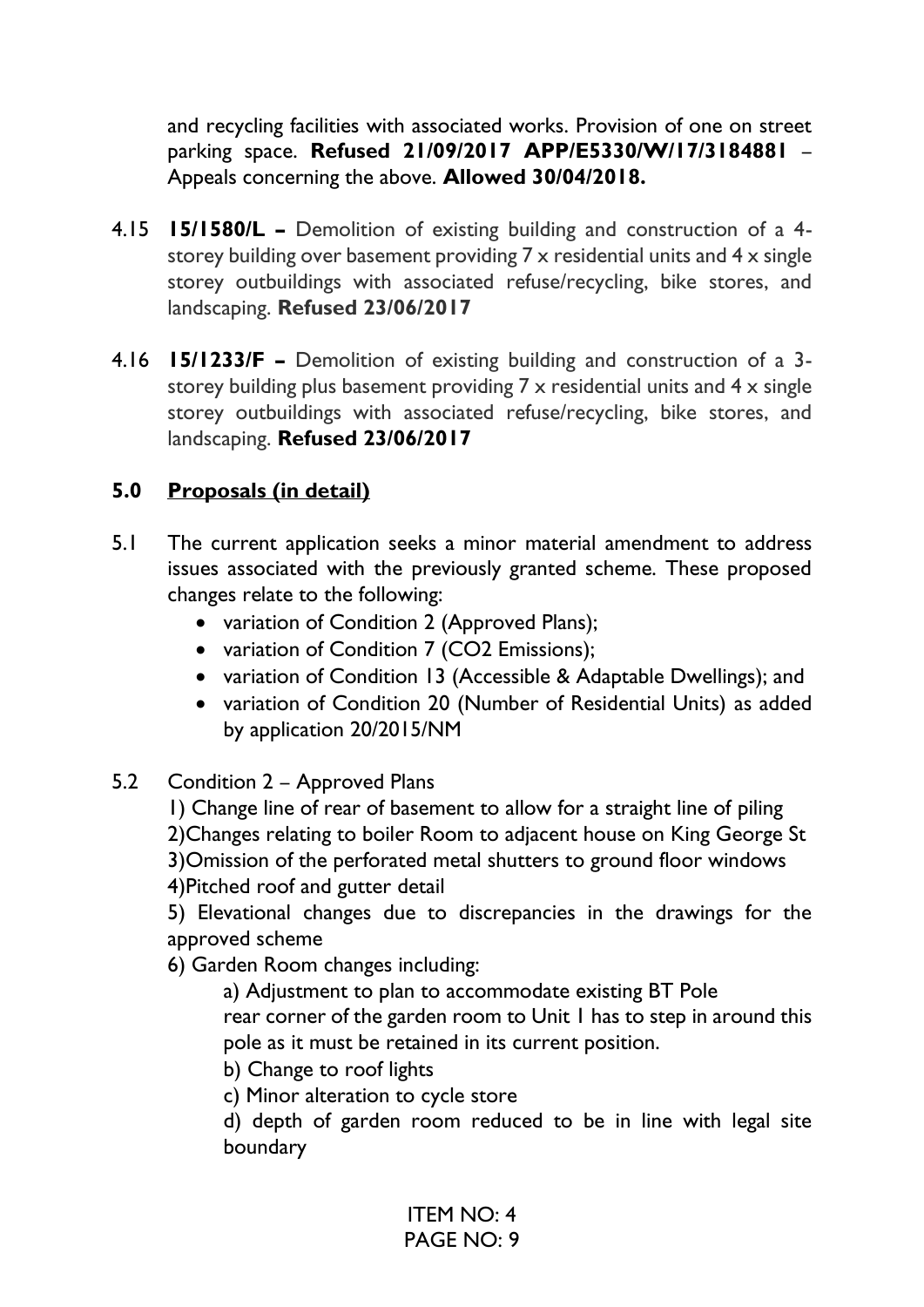# 5.3 Condition 7 - CO2 Emissions

The Energy Statement by NRG confirms compliance with this condition. However, to achieve compliance with the 35% target for reduction in CO2 emissions, it is required that 26 solar panels are installed on the roof at a pitch of 5 degrees.

### 5.4 Condition13: Part M4(2) Compliance

Given the site constraints it is impossible to make all 6 units Part M4(2) compliant. It is impossible to give step free level access to houses 5 & 6, It is proposed that Part M4(2) requirement is applied only to houses 1-4 and Part M4(1) be applied to houses 5 & 6. On this basis the development will achieve a compliance rate of 67% based on the number of units provided.

5.5 Condition 20: Change from 7 Units to 6 Units The result will be the exact same occupancy as before but in one unit rather than two. The unit mix would be revised from 4x3 bedroom houses; 1x2 bedroom and 2x1 bedroom units to 5 x 3 bedroom houses and 1 x 2 bedroom unit.

# **6.0 Consultation**

6.1 The application since being submitted in September 2020 has been subject of public consultation, comprising of a press notice, site notice and consultation letters. This also included consultation with statutory bodies and local amenity groups.

# 6.2 **Statutory Consultees**

6.2.1. A summary of the consultation responses received along with the officer comments are set out in table below:

| <b>Details</b><br><b>of</b><br>Representation | <b>Summary of Comments</b>                                                                                             | Officer's<br>comments                                          |
|-----------------------------------------------|------------------------------------------------------------------------------------------------------------------------|----------------------------------------------------------------|
| Ward<br>Local<br>Councillors                  | Application called in to be decided<br>before Greenwich Area Committee Noted<br>by Cllr Khan                           |                                                                |
| Occupational<br>Therapist                     | It is accepted that at this stage it is not<br>possible to make units 5 & 6 fully<br>compliant, however<br>M4(2)<br>my | Noted. Unit 5 and 6<br>be $M4(1)$<br>will<br>compliant and all |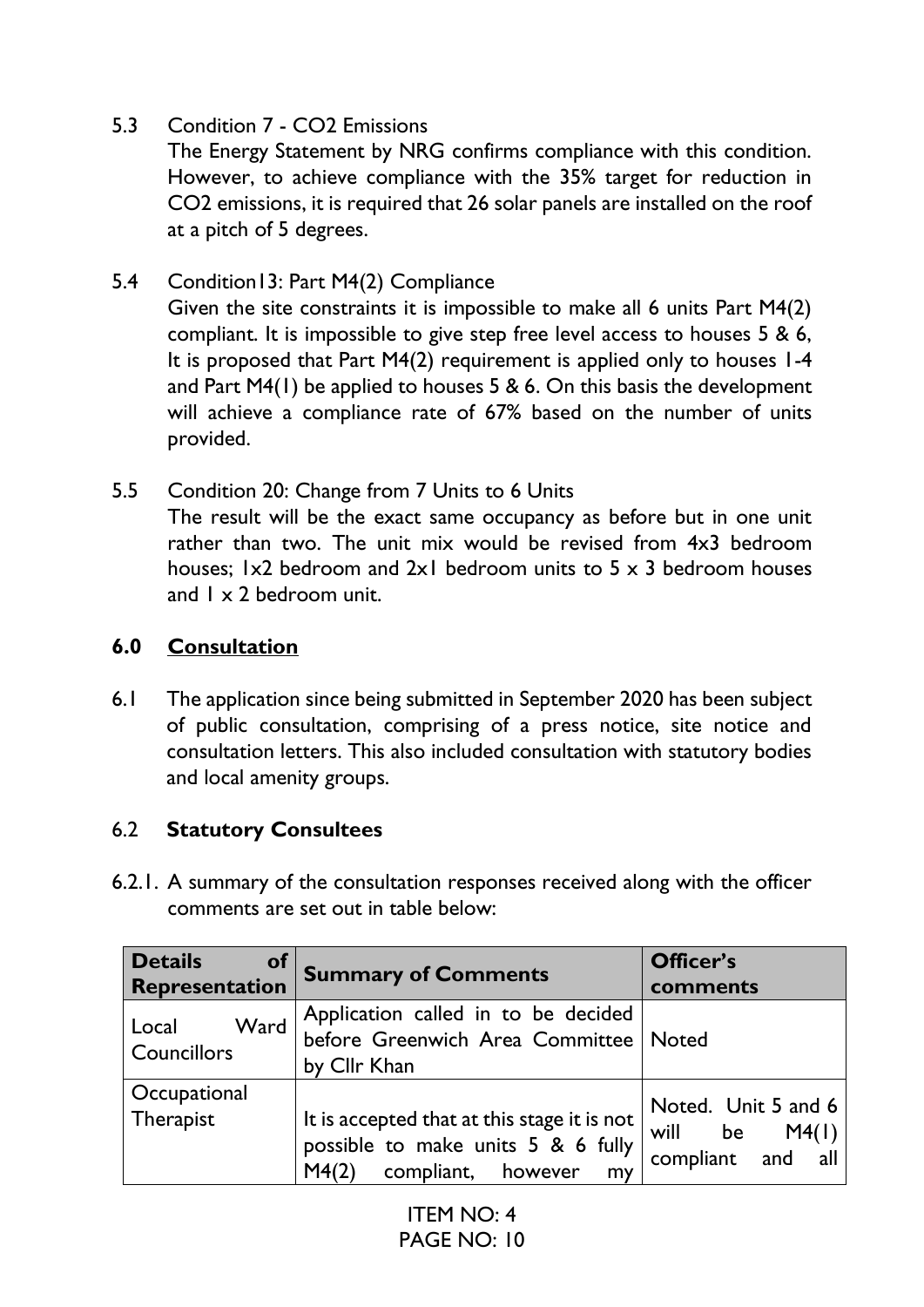|                       | understanding is that it would be your $\vert$<br>decision as to whether you would<br>change the condition to $M4(1)$ and<br>agree exceptions.    | other units will be<br>$M(2)$ compliant                                                                                                                                                                                                                 |
|-----------------------|---------------------------------------------------------------------------------------------------------------------------------------------------|---------------------------------------------------------------------------------------------------------------------------------------------------------------------------------------------------------------------------------------------------------|
| <b>Waste Services</b> | Satisfied with the proposal once the<br>bins can be opened from the<br>proposed location.                                                         | The<br>applicant<br>has<br>confirmed that the<br>bins are openable<br>from the proposed<br>location<br>and<br>therefore this<br>is is<br>acceptable.<br><b>The</b><br>location of the bin<br>store is the same as<br>the previously<br>approved scheme. |
| Historic England      | We do not consider that it is<br>necessary for this application to be<br>notified to Historic England under the<br>relevant statutory provisions. | <b>Noted</b>                                                                                                                                                                                                                                            |

# **Local residents**

6.2.2. A summary of the consultation responses received from local residents along with the officer comments are set out in table below:

| <b>Summary of Comments</b>                                                | <b>Officer's comments</b>               |
|---------------------------------------------------------------------------|-----------------------------------------|
|                                                                           | The design of the scheme remains as     |
|                                                                           | per the previously approved scheme.     |
| Poor Design/ Scale & Bulk;                                                | Whilst there are small changes to the   |
|                                                                           | roofscape and the rear extension it is  |
|                                                                           | considered that the scale and bulk      |
|                                                                           | remains the same.                       |
|                                                                           | It is acknowledged that the rear        |
| Loss of Light to Neighbouring<br>Properties due to larger rear extension; | extension is slightly larger than the   |
|                                                                           | previously approved, however this is    |
|                                                                           | not significant enough to have create a |
|                                                                           | of light for neighbouring<br>loss       |
|                                                                           | properties. The rear extension is 0.3m  |
|                                                                           | greater in depth due to the wall        |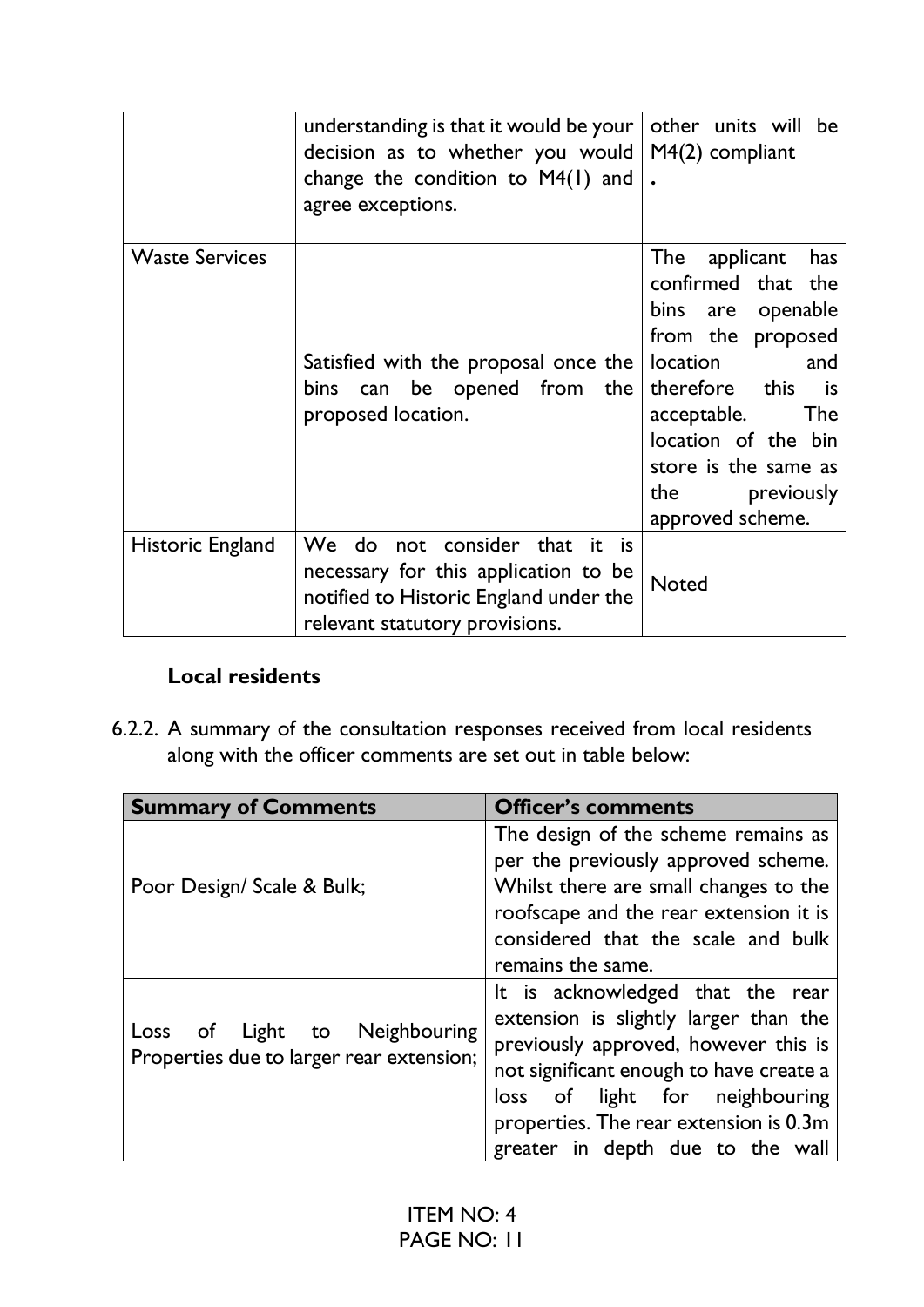|                                                                                                                                                  | thickness required and 0.325m greater<br>in height for similar reasons.                                                                                                                                                                                                                                                                                                                 |
|--------------------------------------------------------------------------------------------------------------------------------------------------|-----------------------------------------------------------------------------------------------------------------------------------------------------------------------------------------------------------------------------------------------------------------------------------------------------------------------------------------------------------------------------------------|
|                                                                                                                                                  | Some of the objections relate to the<br>approved dwellings in terms<br><b>of</b><br>overlooking, loss of light, loss of<br>habitats, screening etc, however there<br>are no changes proposed to the<br>dwellings granted under 18/2959/F<br>within<br>the<br>planning<br>current<br>application. This is further discussed in<br>the Principle of Development section<br>of this report |
| Overlooking/loss of privacy;                                                                                                                     | There are no proposed amendments<br>to the scheme which would create<br>overlooking or loss of privacy. This is<br>discussed in more detail in the<br>proposed amendments section of this<br>report.                                                                                                                                                                                    |
| Not considered minor amendments;                                                                                                                 | This is discussed in the Minor Material<br>Amendment Section of this report                                                                                                                                                                                                                                                                                                             |
| Refuse changes negative impact on<br>neighbours;                                                                                                 | The location of the bin store and<br>number of bins provided is the same<br>as the previously granted scheme.<br>Waste Services are satisfied with the<br>provisions.                                                                                                                                                                                                                   |
| Loss of green roof;                                                                                                                              | The green roof remains as per the<br>previous approval                                                                                                                                                                                                                                                                                                                                  |
| Ignoring original conditions;                                                                                                                    | Many of the conditions associated<br>with the previous approval have been<br>discharged as set out in the planning<br>history section of this report.                                                                                                                                                                                                                                   |
| Building works which have already been<br>completed are in violation of previous<br>planning approvals and conditions and<br>therefore unlawful; | The<br>applicant<br>has<br>commenced<br>development on site. Any works<br>carried out which are outside of the<br>remit of the previous approval are<br>done so at the developers risk.                                                                                                                                                                                                 |
| New extension is roughly Im higher<br>than that approved, as well as being full<br>width;                                                        | The rear extension 0.325m higher<br>than the previously granted proposal.                                                                                                                                                                                                                                                                                                               |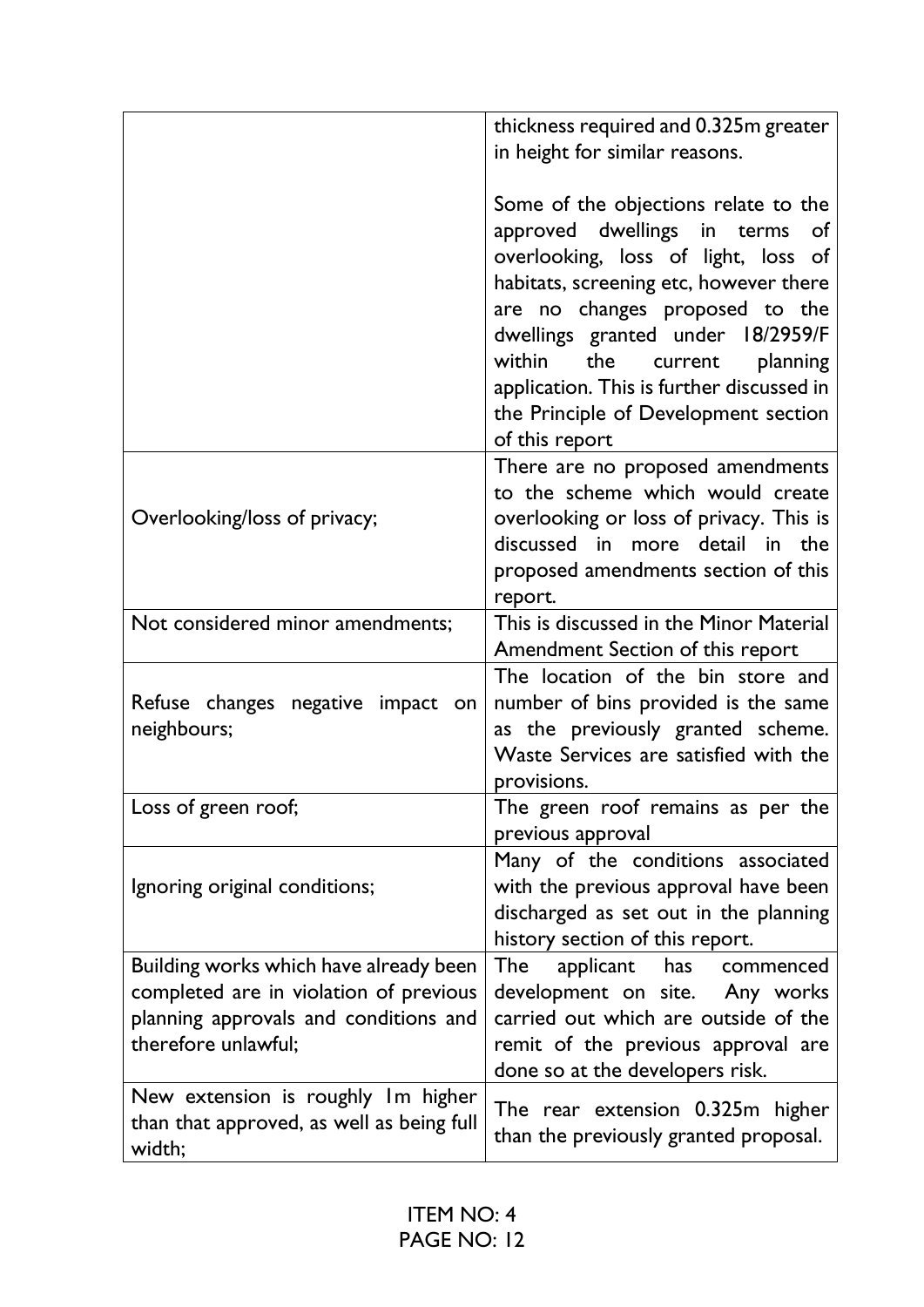| Massing of the roof;                                                                                   | Whilst the shape of the roof has<br>changed slightly it does not create any<br>negative impacts and retains the<br>integrity of the design. The overall<br>height of the development remains as<br>per the previous permission. The<br>changes are required in order to<br>achieve adequate floor to ceiling<br>heights through the development. |
|--------------------------------------------------------------------------------------------------------|--------------------------------------------------------------------------------------------------------------------------------------------------------------------------------------------------------------------------------------------------------------------------------------------------------------------------------------------------|
| Poor quality residential units;                                                                        | The layouts provide for a high-quality<br>residential<br>accommodation<br>with<br>increased natural light and improved<br>based on the<br>layouts<br>previous<br>approval                                                                                                                                                                        |
| Noise and Disturbance;                                                                                 | None of the proposed amendments<br>would increase noise and disturbance<br>over and above what was previously<br>approved.                                                                                                                                                                                                                       |
| limited number of units benefiting from<br>step free access                                            | 4 of the 6 units have step free access.<br>Units $5 & 6$ are M4(1) compliant and<br>the remainder of the scheme is $M4(2)$<br>compliant.                                                                                                                                                                                                         |
| The issue of access to the communal<br>bin store on the Hyde Vale frontage                             | No issue with access to the bin store.<br>Waste services are satisfied with the<br>layout. Same location as previously<br>approved scheme.                                                                                                                                                                                                       |
| The issue of access to the cycle store<br>provision for house 6 on the King<br>George Street frontage. | No issue with access to the cycle<br>store. Same location as previously<br>approved scheme.                                                                                                                                                                                                                                                      |

# **7.0 Planning Context**

- 7.1 This application needs to be considered in the context of a range of national, regional and local planning policies and Supplementary Planning Guidance / Documents.
	- **National Planning Policy Framework (NPPF – 2019)**
	- **Technical Housing Standards – Nationally Described Space Standard (Department for Communities and Local Government – March 2015)**
	- **Planning (Listed Buildings and Conservation Areas) Act 1990**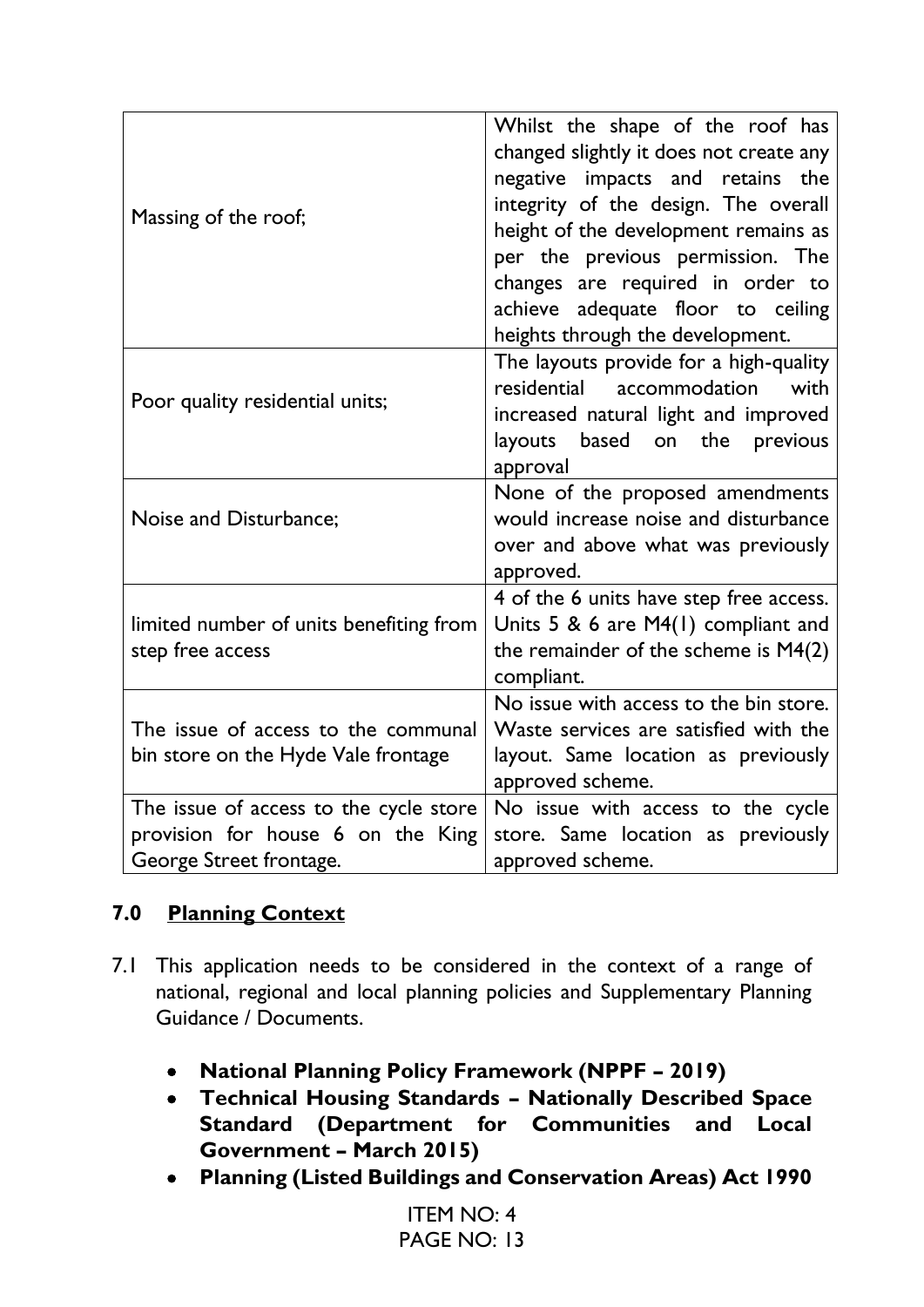- **The London Plan (2021)** Full details of relevant policies refer to appendix 3.
- **The Royal Greenwich Local Plan: Core Strategy with Detailed Policies ("Core Strategy" – 2014) -** Full details of relevant policies refer to appendix 3.
- **West Greenwich Conservation Area Appraisal (2013)**

For full details of relevant SPD / Documents refer to appendix 3.

# **8.0 Planning Considerations**

- 8.1 The planning considerations relevant to this application are as follows:
	- a) What Constitutes a Minor Material Amendment/Principle of Development;
	- b) Proposed Amendments;
	- c) Design and Impact on the Character and Appearance of the West Greenwich Conservation Area, Maritime Greenwich World Heritage Site Buffer Zone and Nearby Listed Structures;
	- d) Impact on the Amenity of the Area and of Neighbouring Occupiers; and
	- e) Deed of Variation

# What constitutes a Minor Material Amendment/Principle of Development

- 8.2 An application can be made under section 73 of the Town and Country Planning Act 1990 to vary or remove conditions associated with a planning permission. One of the uses of a S.73 applications is to seek a minor material amendment to approved plans as well as the wording of conditions. A S.73 application results in a new permission being issued sitting alongside the original permission, which remains intact and unamended.
- 8.3 There is no statutory definition of a 'minor material amendment', however Government guidance has suggested a non-statutory definition: ''a minor material amendment is one whose scale and nature results in a development which is not substantially different from the one which has been approved''.
- 8.4 The principle of redeveloping the land has been established under the previous applications and buildings works have commenced on site. As such the merits of the 2017 application, including the principle of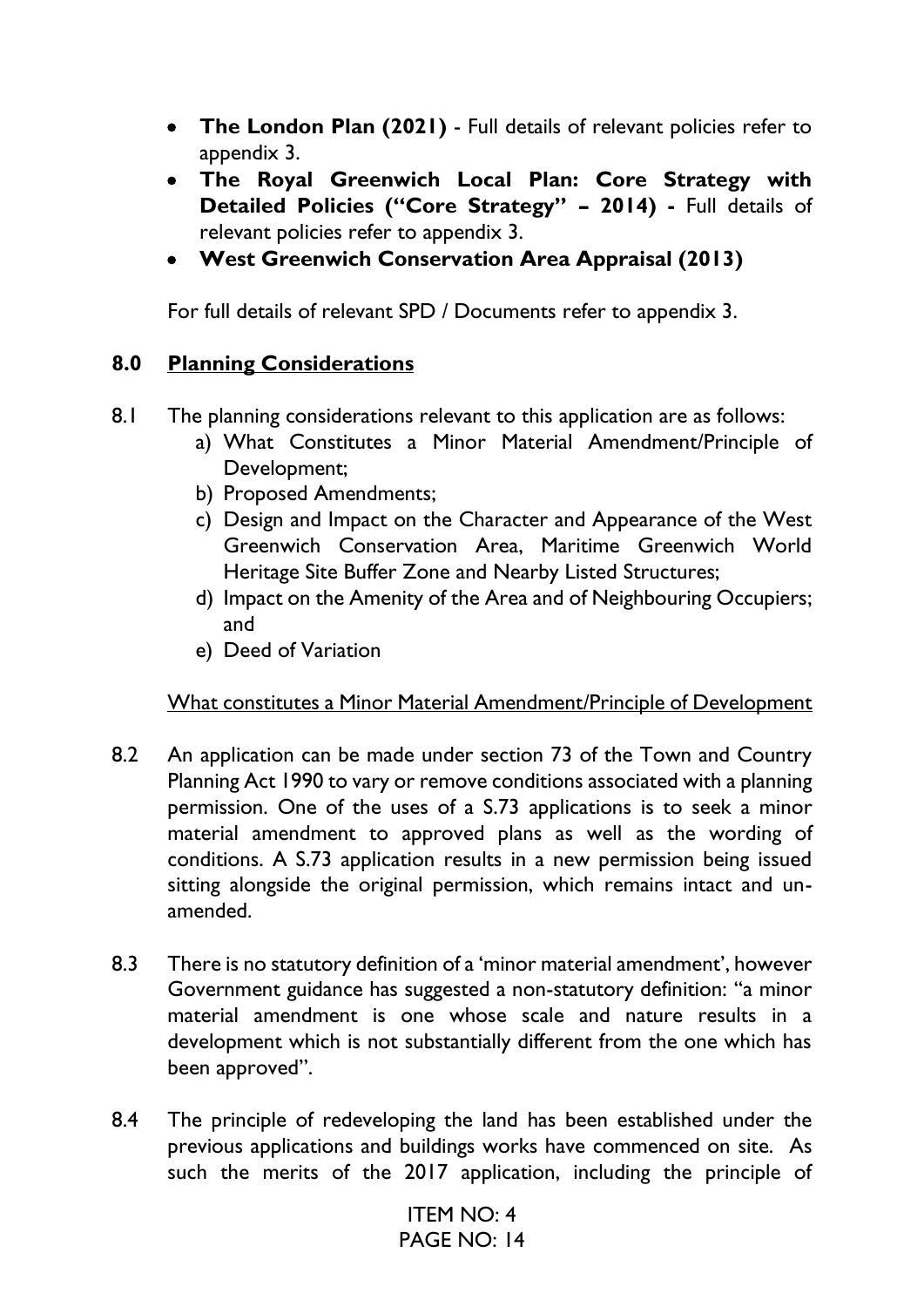demolishing the former building and the site's redevelopment for housing is not under consideration.

- 8.5 Since the granting of planning permission, the 2016 London Plan has been under review and is to be formally replaced on the 2<sup>nd</sup> March with the 2021 London Plan. Consequently, by the time Members consider this application there will have been a change in adopted planning policy. Whilst this is the case the overall aims of the 2021 London Plan are not materially different to those of the 2016 London Plan in that the new London Plan seeks to ensure that housing is delivered to meet the needs of residents and that new housing delivers a high quality living environment, that development is of a high quality of design and protects London's heritage, addresses environmental issues and transport issues for example.
- 8.6 Indeed, one of the major changes within the 2021 London Plan is Policy H2, which seeks to increase the contribution of small sites (below 0.25ha in size) to meeting London's Housing targets. It is expected that such site will deliver 3010 new homes in the Royal Borough of Greenwich within the plan period. The proposed development would assist in the Council meeting this requirement.
- 8.7 As such the principle of development remain acceptable. Furthermore, the height, scale and bulk and the design of the development also remains acceptable and the proposed houses would still deliver a high-quality living environment for prospective occupiers. Finally, the approved houses would still not have an adverse impact on the residential amenity of occupiers of adjoining occupiers.
- 8.8 With this in mind, Officers consider that the proposed changes would constitute a minor material amendment and as discussed in the following sections of the report, the proposed amendments are considered to be acceptable.
- 8.9 Therefore, the wider principle of re-developing the site has been established under the previous consent and remain acceptable.

#### Reduction from 7 to 6 Units

8.10 The applicant proposes to change the number of units from 7 units to 6 units and this would result in an amendment to Condition 20 which was added under application 20/2015/NM.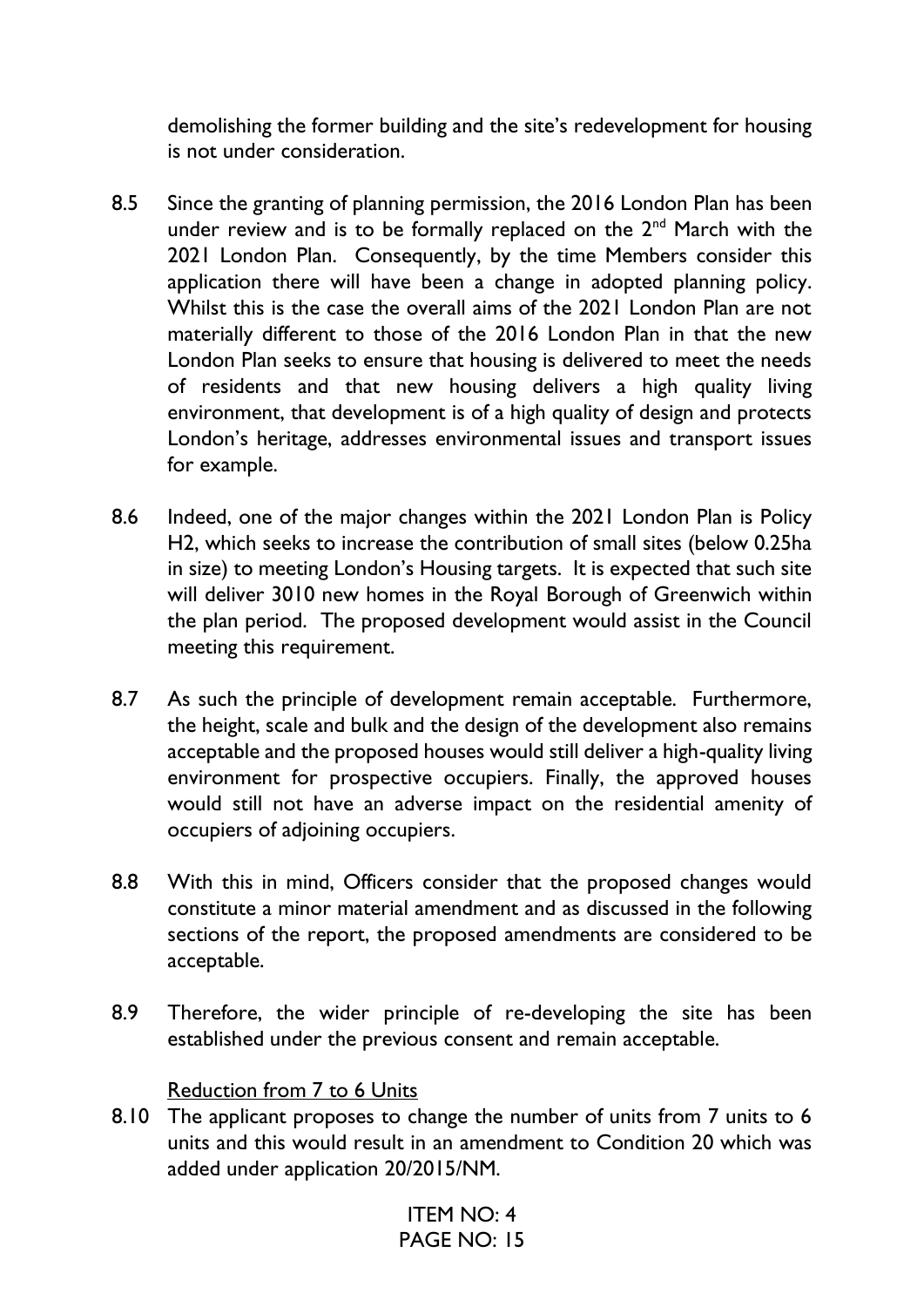- 8.11 The current condition states "The development hereby approved shall consist of 7 residential units comprising  $4 \times 3$ -bedroom houses;  $1 \times 2$ bedroom and  $2 \times 1$  bedroom units". If the current application is approved the condition would be amended to state "The development hereby approved shall consist of 6 residential units comprising  $5 \times 3$  bedroom houses and 1 x 2 bedroom unit.
- 8.12 The previously approved development included 2 no 1 bed flats [Units 5 & 6]. Both of these flats were to be located over two floors with a bedroom on one level and a living area on another level. When the design of this project was developed to a construction drawing standard, it proved impossible to accommodate these two flats as they were represented in the planning drawings. The applicant proposes to merge the two flats into one 4 storey, 3 bedroom house [Unit 5]. This house would have 2 single bedrooms at first floor level and master bedroom at the top level. The result would be the exact same occupancy as before but in one unit rather than two. It will also allow for the kitchen to be located at basement level, therefore not compromising the escape from upper level bedrooms in case of fire.
- 8.13 The two one bed flats had a floor area of 60sqm and 61sqm whereas the 3 bed unit now has a floor area of 121sqm which is compliant with national space standards as set out in the new London Plan and provide a high quality living environment for future occupiers. The inclusion of an additional family style unit at this location is welcomed and as the works required to create this unit are internal constitute a minor material amendment.
- 8.14 The applicant also proposes to reconfigure the internal layouts of all the units but the floorspace, number of bedrooms [apart from new Unit 5 as outlined above] and occupancy remains as per the previously approved scheme and would comply with the space standards required by the new London Plan and within the Nationally Described Space Standards.
- 8.15 The changes relate to the location of living space, bathrooms and orientation of bedrooms etc. Following an assessment of the previously approved layouts and the current layouts it is concluded that the proposed layouts are an improvement on the previously approved scheme in terms of usability of the spaces and would create a high standard of accommodation for future occupants.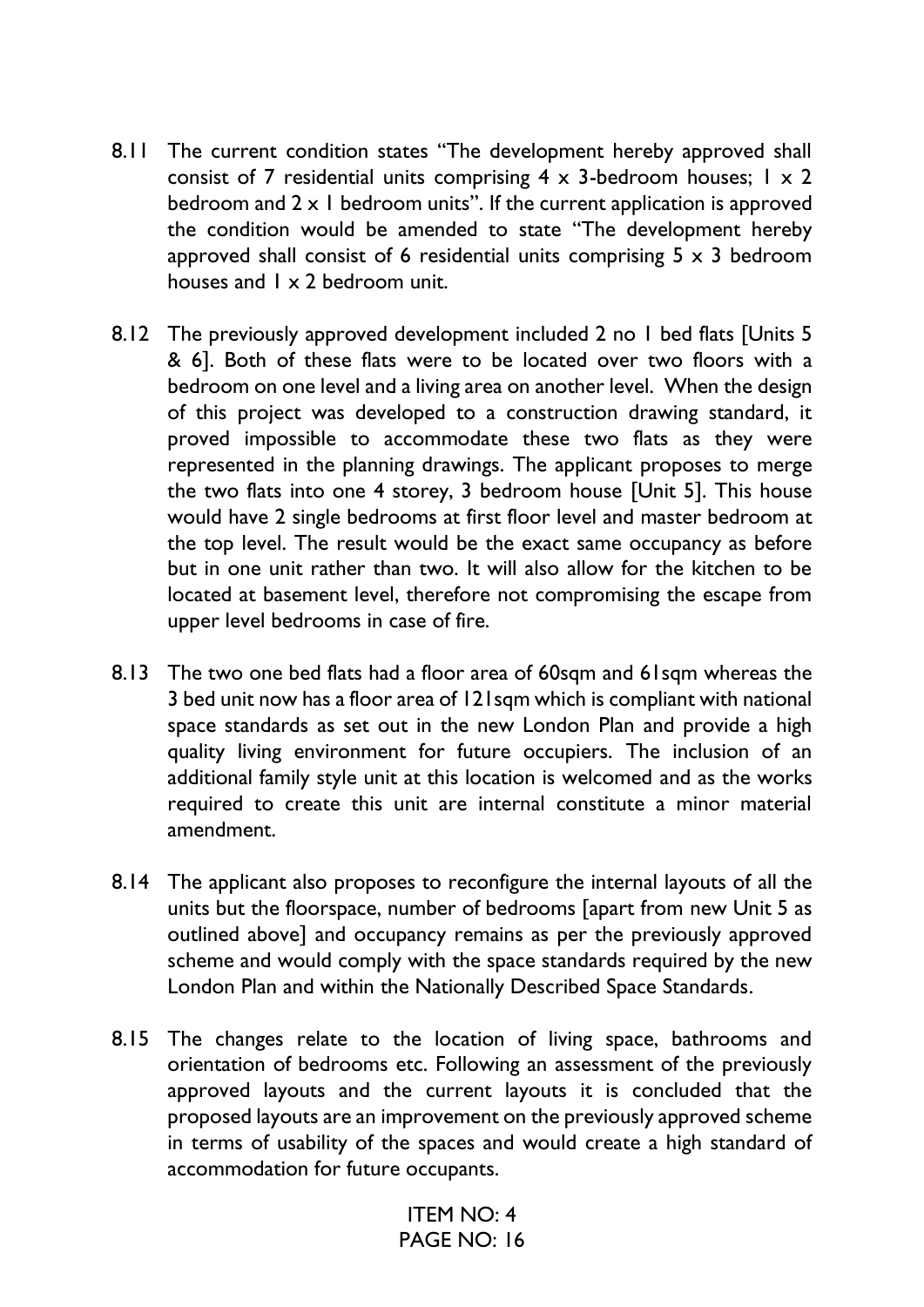Change line of rear of basement to allow for a straight line of piling

8.16 The approved design misrepresents the actual relationship between external level at lower ground floor and main ground floor. The drawing implies that there is little difference in level and only a few steps are required to connect them. In fact, a full flight of 16 steps is required to connect the lower ground floor external courtyard to the garden level. The result of this is that there would be a significant amount of additional piling involved to construct this lower level as the piling would have to step around the stairs for each unit. Given that this development is immediately adjacent to a Grade II listed house, the applicant proposes a straight line of piles which would significantly reduce the potential impact on this protected structure. This is welcomed as it would protect the neighbouring listed property and prevent unnecessary piling. It also creates more useable space at basement level as the unoccupied space under the ground floor patio space would become a utility room. It also allows for more natural light into the basement area through walk on floor glazing at ground floor level. It is noted that this would increase the floor area at basement level by 4.5sqm for the utility area and 2.6sqm for the external courtyard for each unit. However, given the minor nature of the increase in floor space and given that this is below ground works it is considered acceptable in design terms and would constitute a minor material amendment.

# Changes relating to boiler Room to adjacent house on King George Street

8.17 The impact of this boiler room formed the basis for some of the changes as approved under 18/2743/MA. However, the impact wasn't adequately dealt with in that design change and therefore some further modifications are required to the approved scheme to ensure that the project will be compliant with the approved drawings. The situation with this boiler room is a little unusual in that the adjacent residential accommodation on King George Street has a boiler room at ground floor level that extends into the footprint of the site that is the subject of this application. Overhead, there is a flying freehold over this boiler room, allowing for development at the upper levels. However, there is an issue relating to levels, as the top of this boiler room is higher than the proposed first floor level of Unit 6. Therefore, it is not possible to extend the external terrace in over this area. Instead it is proposed to locate a small boiler room directly over the one below. This new boiler room at first floor level will have a raised floor that is higher than the rest of the first floor to Unit 6. As a result of this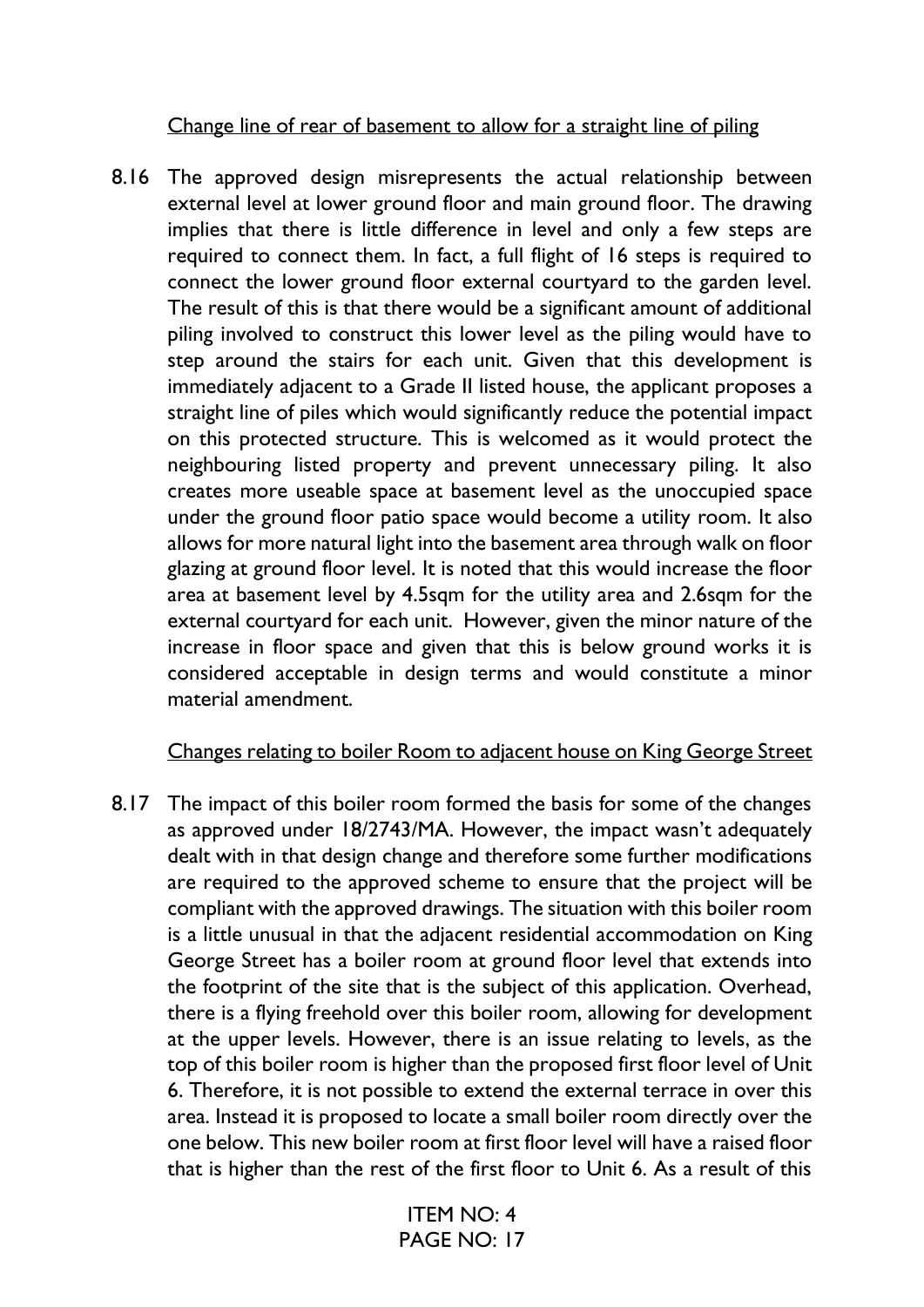small change, there will now be one opening in the south east wall to the terrace and not two as per the approved drawings. However, it is proposed that a new opening will be added to the south west wall of the terrace, so it retains two openings for good natural light. Whilst this would alter the provision of the private open space for Unit 6 from 5sqm to 3sqm it is considered to be acceptable given that part of the previously proposed location for the private open space is occupied by the boiler room of the adjoining building.

#### Front Elevation

In terms of the approved elevations and section drawings there are some technical changes required to meet Building Regulation requirements. These changes though will not alter the original design intent The proposed changes were discussed with the conservation officer who stated that

*"Whilst the original approval was assessed on the grounds that the demolition and replacement building was 'less than substantial harm' to the setting of the West Greenwich Conservation Area the approved scheme was considered to be 'contextual' for this sensitive location and surrounding townscape. The approved design had a 'reflective' but modern interpretation of the building it replaced with a sense of continuous long vista as the original building. Whist I raise no heritage concerns for the amended opening arrangement for the ground floor north east elevation, concerns raised for the changes proposed for the windows on the first floor. The approved scheme have windows with vertical emphasise which is very much the characteristics of the Conservation Area. By changing the windows to have a more horizontal emphasis as proposed, it will change the appearance of the building and that's considered to be detrimental to this sensitive setting. I would strongly advise the applicant to revise the scheme to include windows which may be functional and constructible, but aesthetically they must have a vertical emphasis".*

Following the receipt of the above comments the applicant revised the proposal and made the following comments:

*"While the exact detail of the approved windows cannot be achieved, due to errors in the approved drawings, we have redesigned the proposed windows to match, as close as possible, the approved window detail. We have added a stone panel above and below the window and added a vertical stone reveal each side of the window that spans the length of the window plus the two stone panels. I think this has reintroduced a much greater vertical emphasis to these windows".*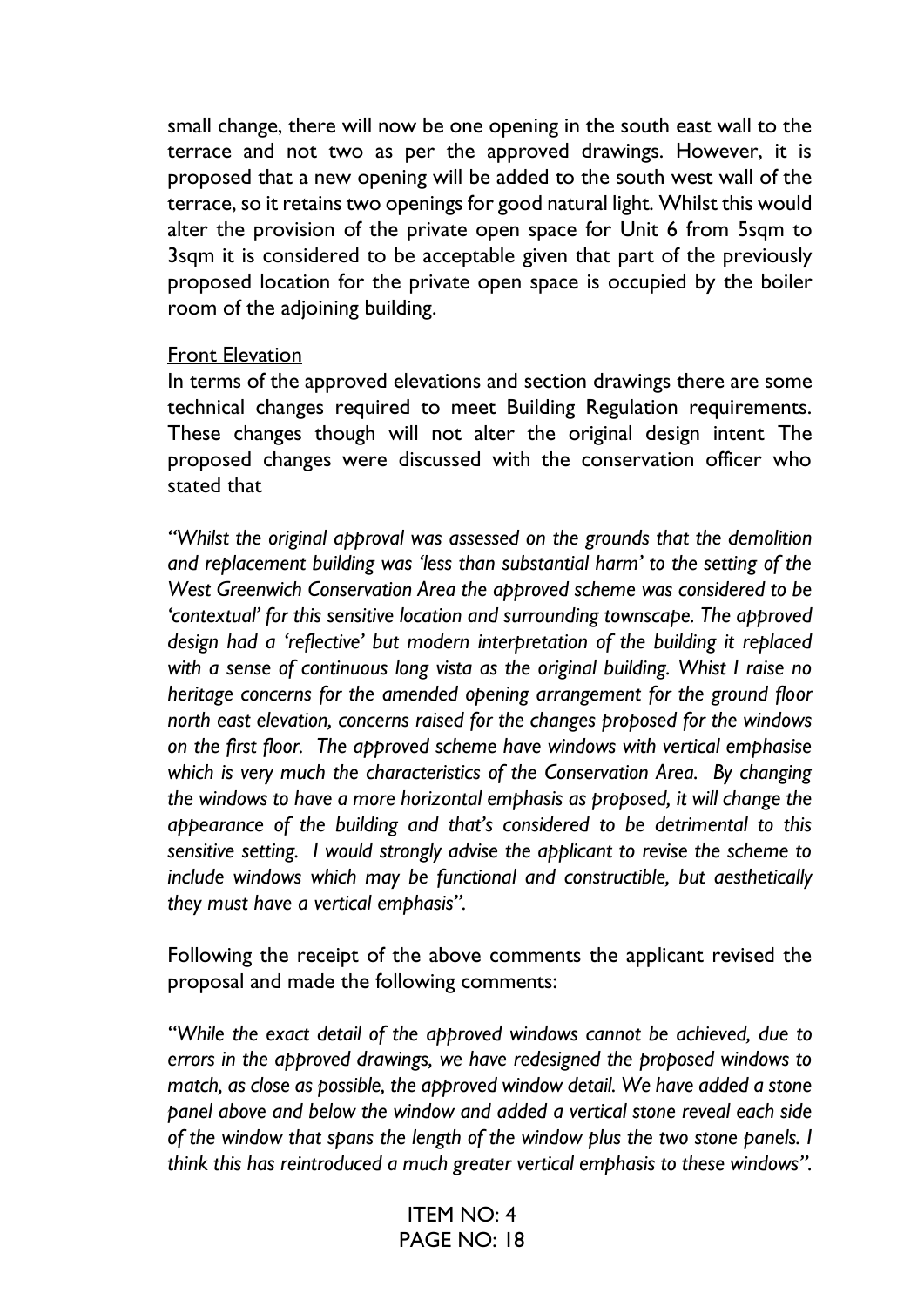On the revised proposal the conservation officer had the following comments:

*"Having carefully considered the proposed changes, I would recommend that the proposal is further amended to address the alignment of the windows with the glazed opening to the rear. As discussed, the Upper floor windows must not exceed the position beyond the glazed openings on the ground floor level. This will further straighten the established uniformed window and door pattern of the West Greenwich Conservation Area".* 

The applicant aligned the windows on the front elevation to the conservation officer's satisfaction and therefore all elements of concern raised by conservation have been addressed in the revised proposal.

#### Pitched roof and gutter detail

- 8.18 The height of the approved scheme is in line with the adjacent Grade II listed house at No 63 Royal Hill. The overall height of the roof of the proposed scheme is identical to the approved scheme, but an issue has been identified regarding the floor to ceiling height of the top floor. To resolve this the applicant has to slightly raise the pitched part of the roof. This will not impact on the capping height at the top of the wall or the overall height of the development.
- 8.19 In relation to the roof changes the Conservation Officer stated that on the previously granted scheme

*"Careful attempt was also taken to ensure the height of the building is no greater that the one it replaces. It would be useful to know the height difference between the approved and amended scheme".*

8.20 The applicant responded stating

*"The level at the top of the proposed front wall exactly matches that of the approved scheme and that of the adjacent house also. the overall height of the*  roof of the proposed scheme is identical to the approved scheme. Headroom *had to be found to make the scheme implementable without increasing the height of the front wall or the overall height of the development. The proposed solution is to raise the pitched part of the roof a bit. This will not impact on the capping height at the top of the wall or the overall height of the development".*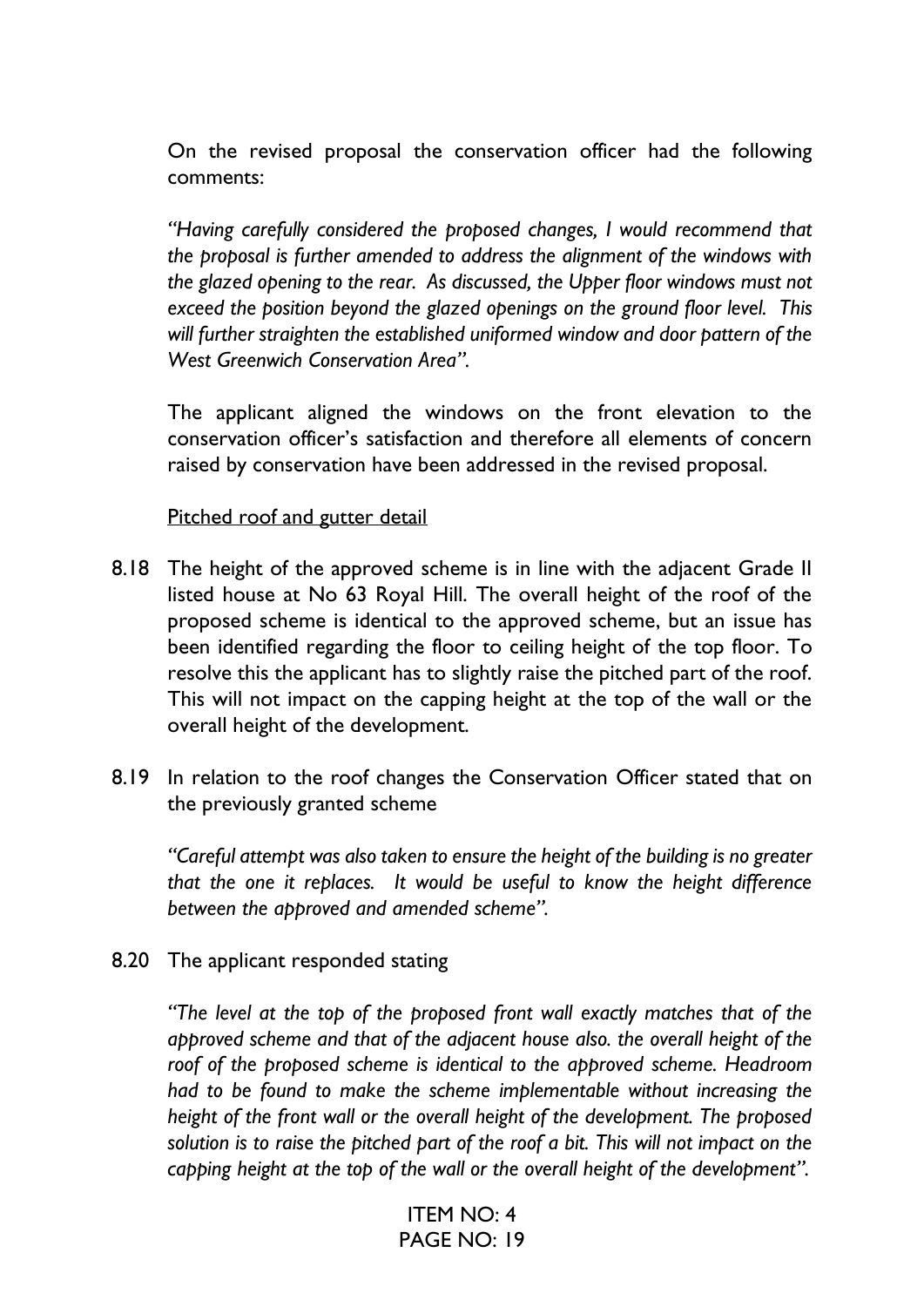The Conservation Officer was satisfied with the response and given that the maximum height of the neighbouring property would not be exceeded this alteration is considered to be acceptable and would not negatively impact the designation heritage asset or the conservation area.

#### Rear Elevation

8.21 The previously approved rear extension at ground floor level has a maximum height of 2.75m from ground floor level. However, this is not a buildable element as it is drawn with a wall thickness of 150mm thick, which is not possible for a flat roof. The real thickness of a flat roof once ceiling depth, structure, falls for water run-off, insulation and waterproofing are taken into account is roughly 650mm. The rooflight must also have an upstand to prevent water ingress. Furthermore, adequate floor to ceiling heights are required. In the initial drawings submitted with the application the applicant proposed a maximum height of 3.425m. However, the applicant has revised the proposal since the application was submitted to revise the height of the rear projection. It has been reduced in height to 3.075m, which is just 0.325m above the previously approved drawing. The applicant has advised that the proposed detail is now at the limits of what would be acceptable under Building Regulations. The depth of the proposed rear extension has also been increased slightly which has come about as the correct wall thicknesses are required, this results in an increased depth of 0.3m from the previously approved scheme. Therefore, the current proposal is 0.325m higher and 0.3m deeper than the previously approved scheme. The applicant has provided 3D images to show the impact of this change from neighbouring properties which is available to view in the drawing pack. Given the limited changes in height and depth and the reasoning for the changes it is considered that there would be no impact on the overall design of the scheme and that the changes constitute a minor material amendment.

#### Changes to the garden room

- 8.22 The proposed changes to the garden rooms to the rear of the properties include the following:
	- Depth of all garden rooms reduced to match legal site boundary line. The garden rooms which were previously approved were approximately 20sqm. Given that there are no minimum standards for outbuildings the reduced size of the garden rooms, which ranges from 14sqm to 6.5sqm is deemed acceptable.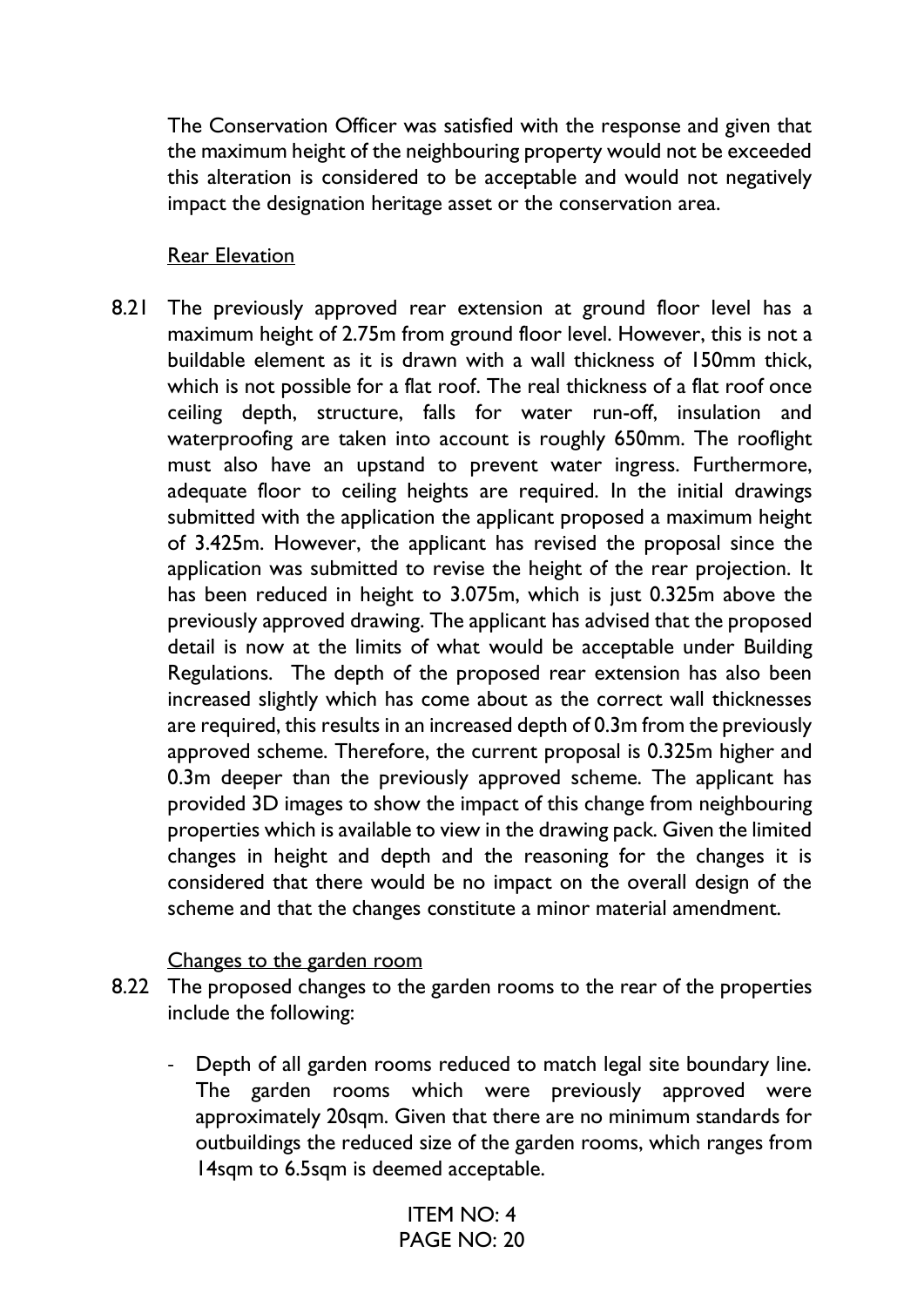- Adjustment to layout to accommodate existing BT Pole in the rear corner of the garden room to Unit 1. The room has to step in around this pole as it must be retained in its current position. This reduces the size of this garden room from approx. 20sqm to 14sqm and this is deemed to be acceptable.
- The roof lights as shown in the approved scheme are not practical, due to the fact that the glazed part would effectively be acting as a gutter where water could gather. Therefore, it is proposed to inset a more simple roof lights in the centre of each garden room. These are away from the boundary so they will not have any impact on neighbouring properties. They are also sitting within the green roof as per the approved finish of the roof to these garden rooms and there is no increase in height as a result of this proposed change.
- The cycle stores are in the same location as that shown in 18/2743/MA with the same number of storage spaces provided, but now the configuration of them is slightly different and more detailed layout is provided.

CO2 Emissions

- 8.23 In relation to Condition 7 [C02 Emissions] it states "No development above ground level shall commence until there shall have been submitted to and approved in writing by the local planning authority an Energy Statement demonstrating how the dwellings hereby permitted will apply the Mayor's energy hierarchy to secure a 35% reduction in CO2 emissions over and above Part L of the Building Regulations 2010 (as amended). Development shall be carried out in accordance with the approved Energy Statement and the dwellings hereby permitted shall not be occupied until details of their compliance with the approved Energy Statement have been submitted to and approved in writing by the local planning authority".
- 8.24 The applicant proposes that this condition is fulfilled so that the development is carried out in accordance with the Energy Statement submitted with this application. Primarily this relates to the installation of 26 solar panels as shown on the submitted drawings, to achieve the required 35% reduction in CO2 emissions. The Energy Statement prepared by NRG confirms compliance with this condition. This element of the proposal has been discussed and agreed with the Conservation Officer and the Sustainability Team and is therefore considered to be acceptable. Therefore, given that the solar panels are required to meet a condition on the approved consent these details are considered to constitute a minor material amendment.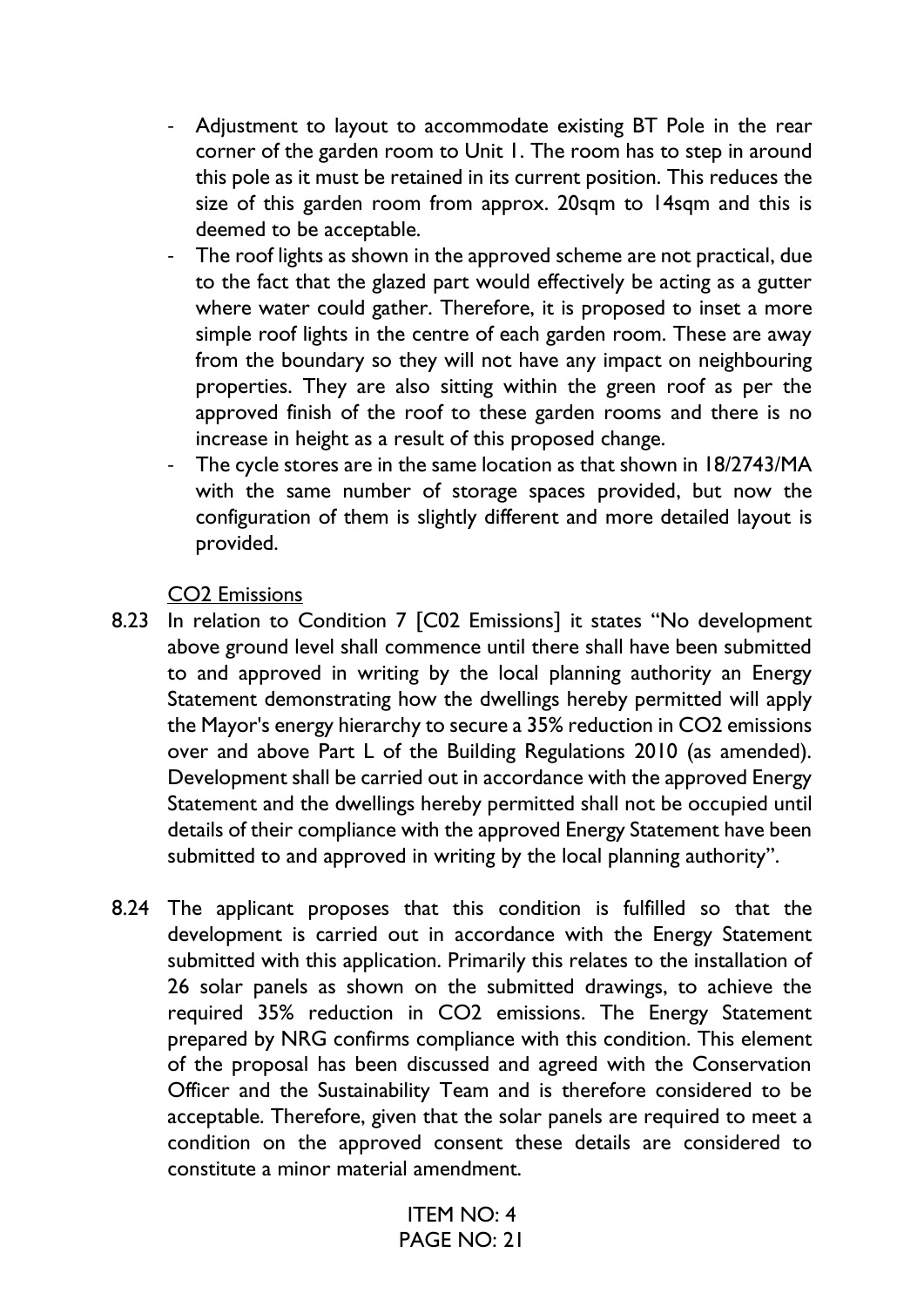Given the above it is proposed to amend the wording of this condition to ensure that the agreed measures are implemented.

# Part M4(2)

8.25 In allowing the appeal the following condition was attached:

*No development above ground level shall commence until there shall have been submitted to and approved in writing by the local planning authority drawling's illustrating how the development here by permitted complies with M4(2) of the Building Regulations (2010) (as amended) relating to accessible and adaptable dwellings. Development shall be carried out in accordance with the approved details prior to first occupation of the dwellings hereby approved.*

The applicant has pointed out that there is a 700mm level difference from one end of the site to the other. The top of wall height across the development is fixed at a matching height to the Grade II listed house at No 63 Royal Hill. As a result, it is not possible to step the houses up as the street rises. As a result of the above constraints, it is impossible to make all 6 units Part M4(2) compliant. The applicant has therefore designed the scheme to ensure that as many of the houses as possible are M4(2) compliant with the remaining dwellings complying with M4(1). As such 4 dwellings (Units 1-4) would meet M4(20 standards with 2 dwellings (Unit 5-6) being M4(1). On balance this is considered acceptable in this instance.

Design and Impact on the Character and Appearance of the West Greenwich Conservation Area, Maritime Greenwich World Heritage Site Buffer Zone and Nearby Listed Building

- 8.26 Policy DH1 of the Core Strategy requires all developments to be of a high design quality and demonstrate that they positively contribute to the improvement of both the built and natural environments.
- 8.27 As the application site is located within the West Greenwich Conservation Area the impact of the development on this identified heritage asset needs to be assessed. Under Section 72 of the Planning (Listed Buildings and Conservation Areas) Act 1990, when assessing a proposal related to a conservation area special attention should be paid to the desirability of preserving or enhancing the character or appearance of that designated heritage asset. Chapter 16 of the National Planning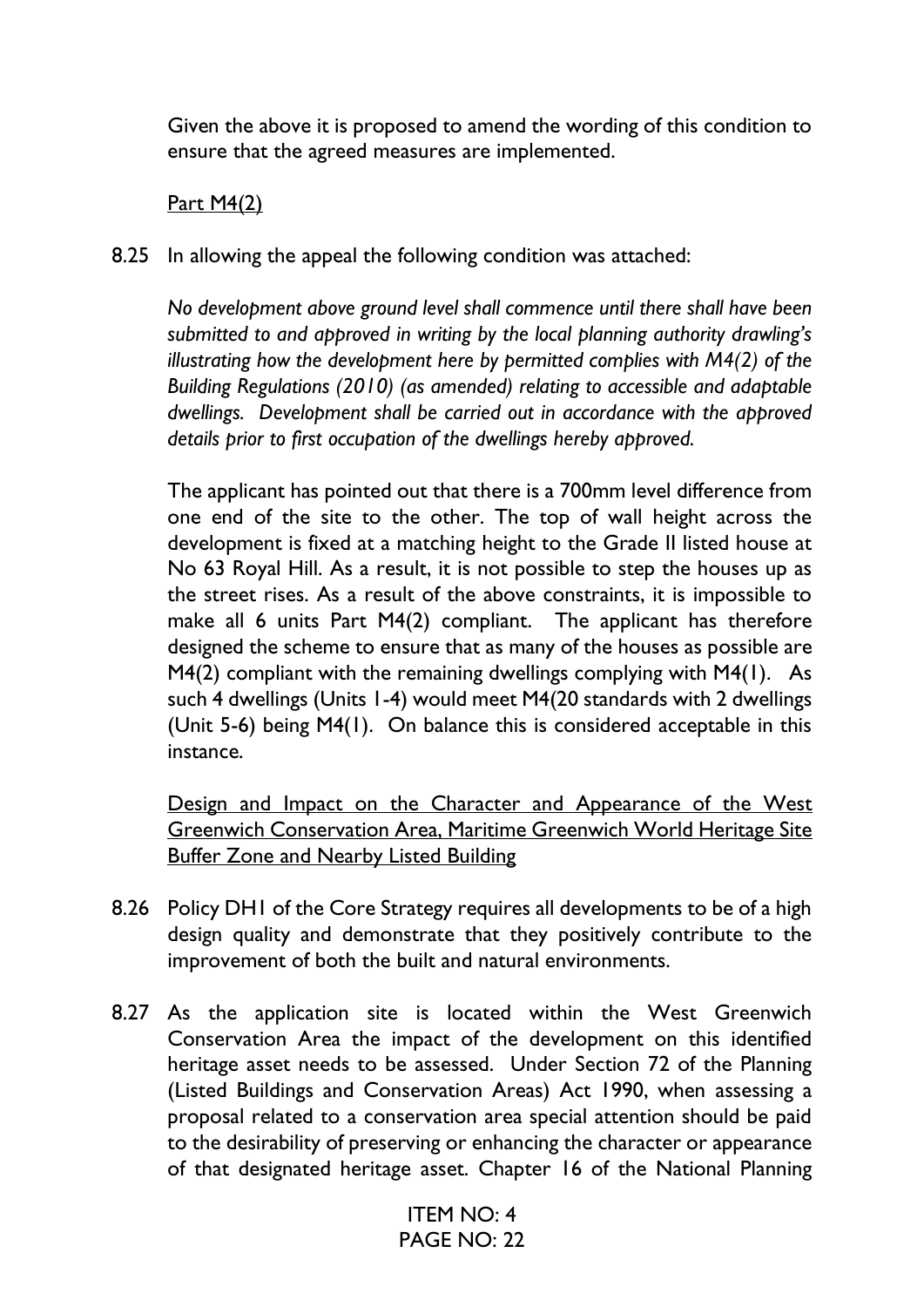Policy Framework (NPPF) identifies the significance of heritage assets (which also includes World Heritage Sites) and places an importance on their conservation. Paragraph 193 of the NPPF states that when assessing planning applications affecting heritage assets, great weight should be placed on their conservation. Paragraph 194 of the NPPF states that any harm to, or loss of, the significance of a designated heritage asset (from its alteration or destruction, or from development within its setting), should require clear and convincing justification.

- 8.28 As the proposal is in close proximity to a listed building, Officer have regard to S.66 of the Planning (Listed Buildings and Conservation Areas) Act 1990, which outlines that in considering whether to grant planning permission for development which affects a listed building or its setting, the local planning authority … shall have special regard to the desirability of preserving the building or its setting or any features of special architectural or historic interest which it possesses.
- 8.29 The above is supported by Core Strategy Policies DH3 DH4, DH(h) and DH(i) as well as London Plan Policies HC1 and HC2.
- 8.30 The present application seeks to amend the previously approved scheme with a number of minor changes.
- 8.31 Whilst the applicant proposes a slight change to the overall roof form in order to achieve floor to ceiling heights it is not proposed to increase the maximum height of that approved under the previous scheme and therefore this is considered to be acceptable. Furthermore, the Conservation Officer is satisfied that the proposed changes would not impact the neighbouring listed building nor the wider conservation area.
- 8.32 The changes to the piling at basement level are welcomed as it creates a straight uniform line which has less impact on the structural integrity of the neighbouring properties. Furthermore, given that these are below ground works it does not visually impact on the conservation area or the listed building.
- 8.33 In relation the front elevation changes these are minor in nature and respect the design integrity of the previously approved scheme. The conservation officer is satisfied with the proposed changes to the window alignment, removal of shutters and materials and therefore this is deemed to be acceptable on conservation grounds.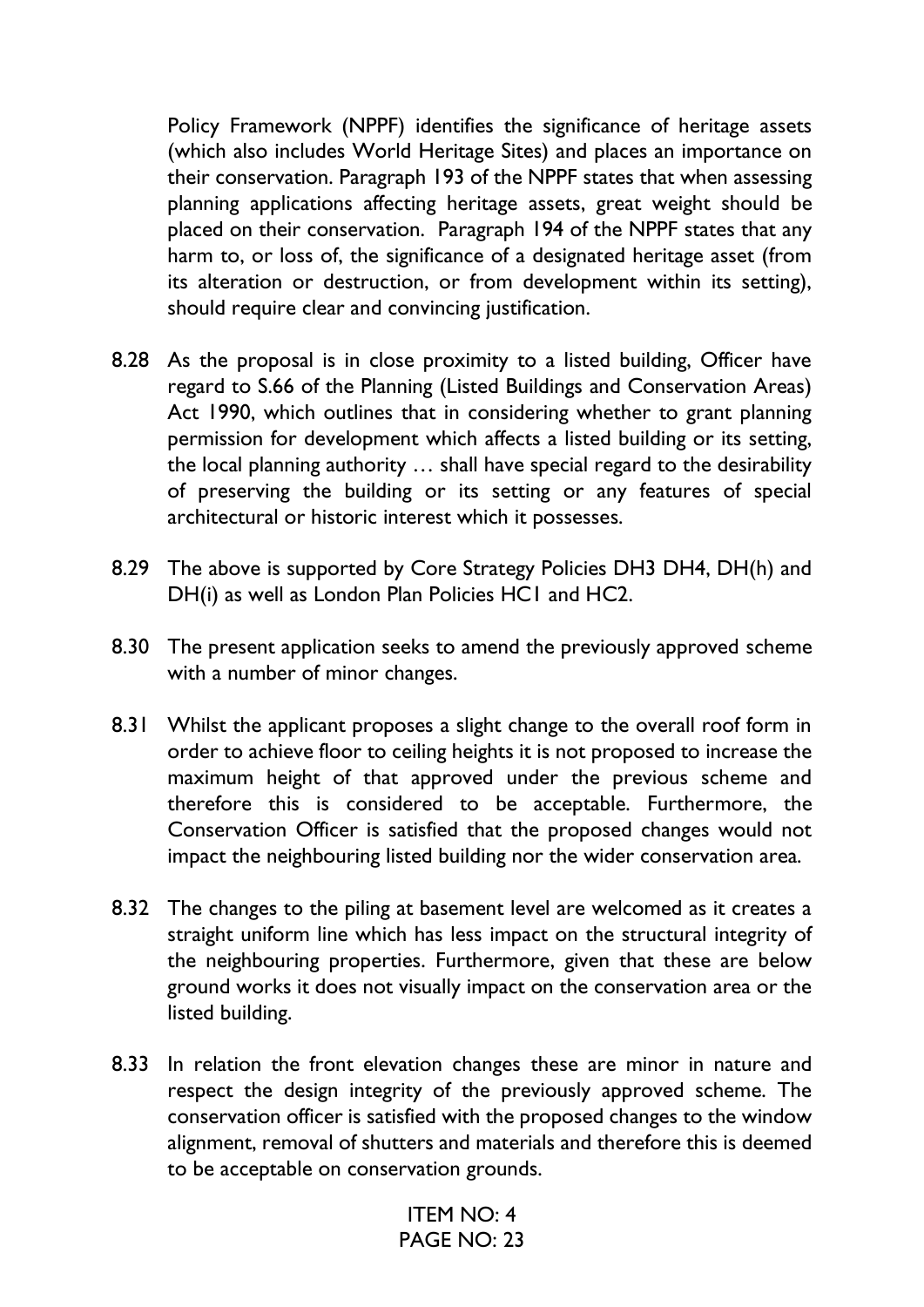- 8.34 In terms of the proposed changes to the rear extension, as already outlined there is a slight increase in depth and height proposed. Given that these works relate to ground floor level only and the limited scale of the increases it is considered that there would be no harm to the listed building or the wider Conservation Area if implemented.
- 8.35 The presence of the Grade II Listed Building at 63 Royal Hill is noted. However, the proposed development is considered to be minor in nature and would have little to no impact on the setting of the adjacent listed building in comparison to what has already been consented.
- 8.36 As such the proposal complies with S.66 and 72 of the of the Planning (Listed Buildings and Conservation Areas) Act 1990, the NPPF (2018) as well as Core Strategy and London Plan Policies.

Impact on the Amenity of Neighbouring Occupiers

- 8.37 Royal Greenwich Local Plan; Core Strategy with Detailed Policy (2014) Policy DH(b) states that development will only be permitted where it can be demonstrated that the proposal does not cause an unacceptable loss of amenity to adjacent occupiers by reducing the amount of daylight, sunlight or privacy they enjoy or result in an un-neighbourly sense of enclosure.
- 8.38 The proposed changes would have no significant impact on neighbouring properties in comparison to what has already been consented. Each of the proposed changes are assessed in terms of any potential impact on neighbouring occupiers.
- 8.39 In terms of the rear extension, the current proposal is 0.325m higher and 0.3m deeper than the previously approved scheme. In the original permission for the development, under 17/2178/F (APP/E5330/W/17/3184879), the inspector stated that

*"The proposed development would increase the depth of building at its rear, including basement level accommodation, and closet wings, at ground floor level. A row of garden rooms would be introduced at the back of the site. A tall boundary wall exists between the appeal site and the rear gardens of Nos 31 to 35 King George Street which are orientated in a moderately less than perpendicular relationship to No 1. This boundary wall is intended to remain as part of the proposed development at its existing height. Beyond this whereas the*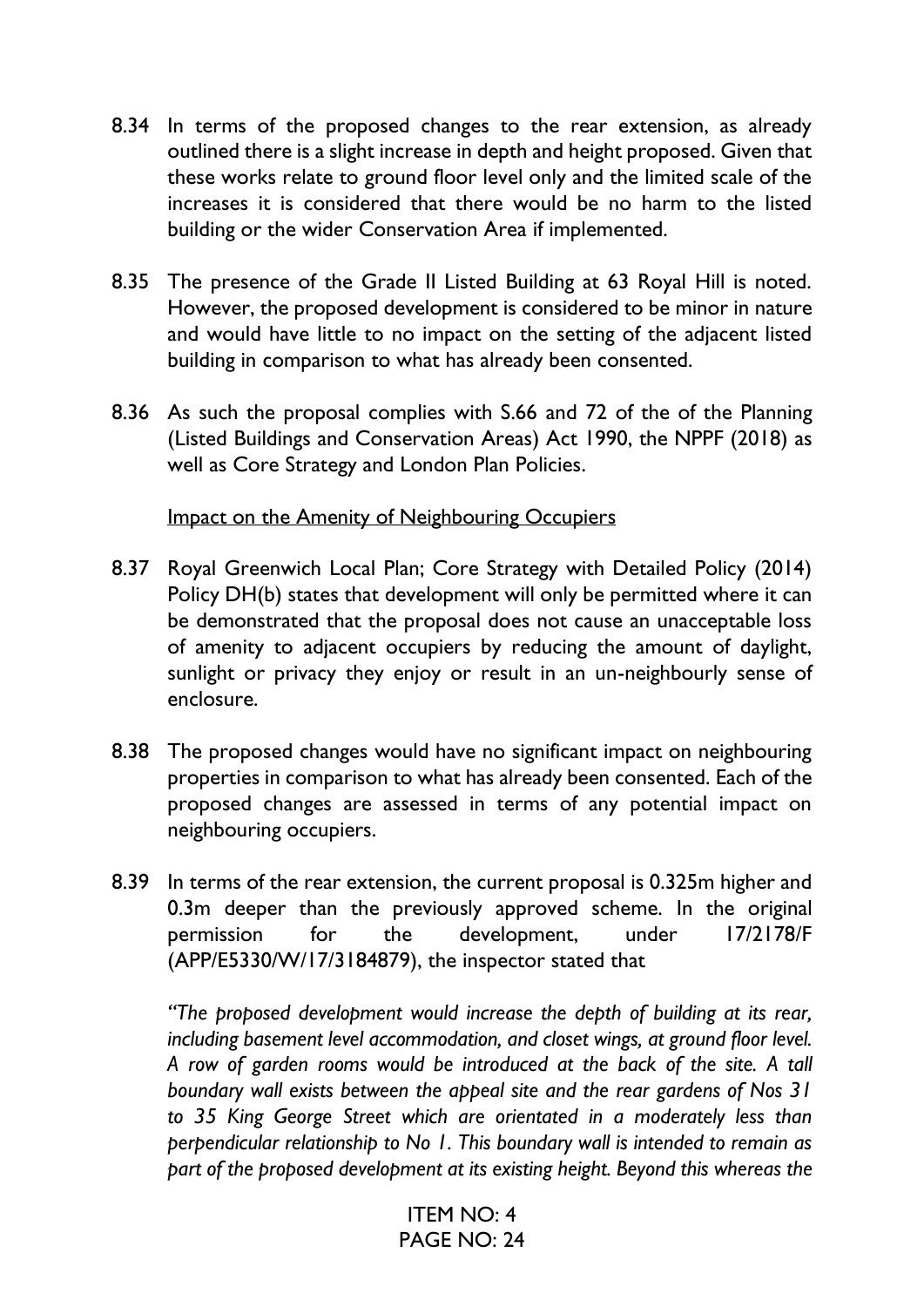*closest closet wing would be slightly taller than the existing wall it would be adequately separated from it, and as a consequence, would not constitute an obtrusive feature from this garden area. I saw that the windows of Nos 31 to 35 that have a view of the appeal site would be separated by a considerable distance from the nearest closet wing, which due to its limited depth and scale would, whilst visible from these windows, not unduly interrupt the quality or amount of outlook available from them. Taking these matters together, leads me to the conclusion on this main issue that the appeal scheme would not constitute a harmful overdevelopment of the site in these terms and would avoid harm to the living conditions of the occupants of adjacent dwellings in terms of outlook. Consequently, the proposed development would not conflict with Policies 7.6 of the London Plan; or DH(b) of the Core Strategy insofar as, taken together and amongst other things, they seek to ensure that new development does not cause an unacceptable loss of amenity to the occupiers of adjacent properties including through creating an unneighbourly sense of enclosure".*

- 8.40 The applicant has provided 3D images to show the impact of this change from neighbouring properties which is available to view in the drawing pack. Given the limited changes in height and depth and the reasoning for the changes it is considered that there would be no adverse impact on the residential amenity of adjoining occupiers in terms of loss of outlook, increased sense of enclosure, loss of privacy or a loss of daylight and sunlight.
- 8.41 In relation to the proposed roof changes, whilst the form of the roof would be altered slightly the overall height would remain the same and therefore there would be no impact on neighbouring properties.
- 8.42 In terms of the changes to piling and basement area, given that this is below ground these works have no impact on neighbouring properties. The changes to the garden rooms would not impact on adjoining properties as the height would remain as per the previously approval proposal and the depth is to be reduced slightly to be in line with the legal boundary. The reduction in the number of units would not impact on neighbouring properties as it would provide for the exact same occupancy as before but in one unit rather than two.
- 8.43 Overall the proposal is considered to be acceptable and in compliance with the mains of Core Strategy Policy DH(b).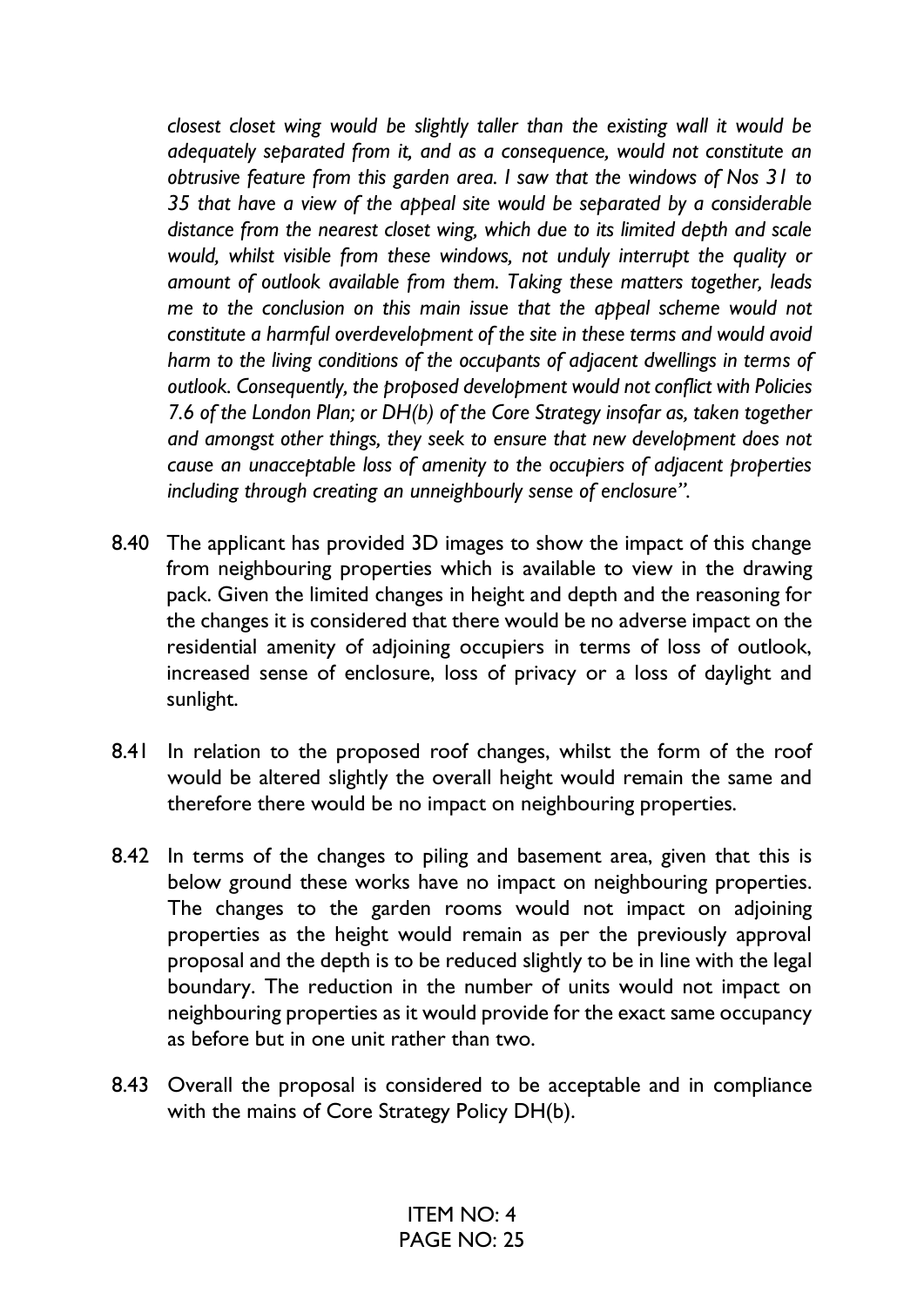Deed of variation

- 8.44 The previous scheme, which was allowed on appeal was subject to a Unilateral Undertaking which had the following heads of terms:
	- Highways Works
	- Car Club
	- Parking Permits
- 8.45 To ensure that these previously agreed terms are secured as a result of the current application a deed of variation is required to be completed.

# 9.0 **Conclusion**

9.1 The development is considered acceptable and would result in no substantial change to the previously consented scheme. As such it is considered that the current minor amendment can be supported. Based on the above, it is recommended that permission be granted for application reference 20/2645/MA, subject to the conditions outlined in Appendix 2.

| <b>Background Papers:</b> | Planning (Listed Building and Conservation Areas) Act<br>1990                 |
|---------------------------|-------------------------------------------------------------------------------|
|                           | <b>National Planning Policy Framework</b>                                     |
|                           | The London Plan (2021)                                                        |
|                           | Royal Greenwich Local Plan; Core Strategy with                                |
|                           | Detailed Policies (2014).                                                     |
|                           | <b>Greenwich Park Conservation Area Appraisal</b>                             |
| <b>Report Author:</b>     | <b>Roisin Butler</b>                                                          |
| Tel No.:                  | 0208 921 4302                                                                 |
| Email:                    | Roisin.Butler@royalgreenwich.gov.uk                                           |
| Reporting to:             | Victoria Geoghegan - Assistant Director Planning &<br><b>Building Control</b> |
| Tel No.:                  | 0208 921 4296                                                                 |
| Email:                    | Victoria.Geoghegan@royalgreenwich.gov.uk                                      |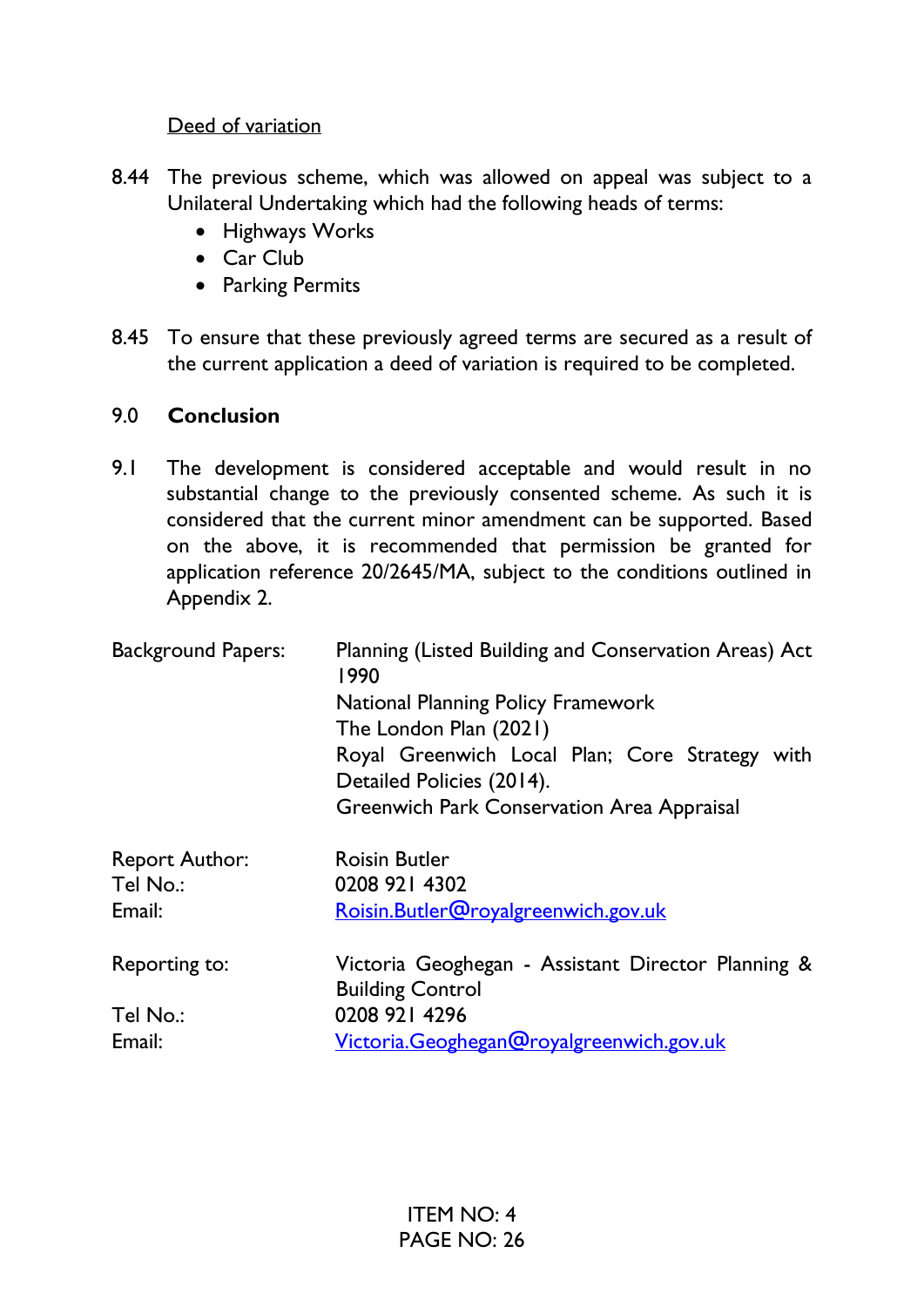# **Appendix 1 - Drawing numbers**

The following drawings and associated documentation has been submitted by the applicant in support of application reference 20/2645/MA:

7000 P1, Cover Letter, 7100 P2, 7101, P2, 7102 P5, 7103 P5, 7104 P5, 7105 P2, 7106 P4, 7107 P2, 7108 P2, 7109 P4, 7110 P2, Comparative Analysis Drawings [7201 P1, 7202 P2, 7203 P2, 7204 P2, 7205 P2, 7211 P1, 7112 P1, 7113 P1, 7206 P2, 7202, P1, 7208 P2, 7209 P2, 7210 P2], 7401 P1 [Lower Ground Floor Plan – Overlay Analysis], 7402 P1 [Ground Floor Plan – Overlay Analysis], 7214 P2 [Rear Elevation – Overlay Analysis], Rear Elevation Height Analysis P1-13, Energy Statement, Revised Energy Statement November 2020, Approved Drawings under 17/2178/F [084 001 B, 084 020 D, 084 029 E, 084 030 E, 084 032 H, 084 033 H, 084 034 E, 084 040 C, 084 041 E, 084 046 D, 084 051 D, 084 052 A, 084 053 C, 084 090 B, 084 092 C, 084 031 I, 084 035 I, 084 042 D, 084 048 D, 084 070 F, 084 072 F, 084 073 00, 084 093, 084 094, 084 100 B, 084 P901 A, 084 P902, 084 P903 A.

# **Appendix 2 – Conditions and Informative(s)**

# Condition 01

The development shall be carried out strictly in accordance with the application plans, drawings and documents hereby approved and as detailed below:

7000 P1, 7100 P2, 7101, P2, 7102 P5, 7103 P5, 7104 P5, 7105 P2, 7106 P4, 7107 P2, 7108 P2, 7109 P4, 7401 P1, 7402 P1, 7214 P2, Rear Elevation Height Analysis P1-13, Revised Energy Statement November 2020 and Cover Letter.

Reason: In the interests of good planning and to ensure that the development is carried out in accordance with the approved documents, plans and drawings submitted with the application and is acceptable to the local planning authority.

# Condition 02

No development shall take place until samples of all facing materials windows, railings/balustrades and boundary treatments have been submitted to and approved by the local planning authority in writing. The relevant works shall be carried out in accordance with the approved sample details.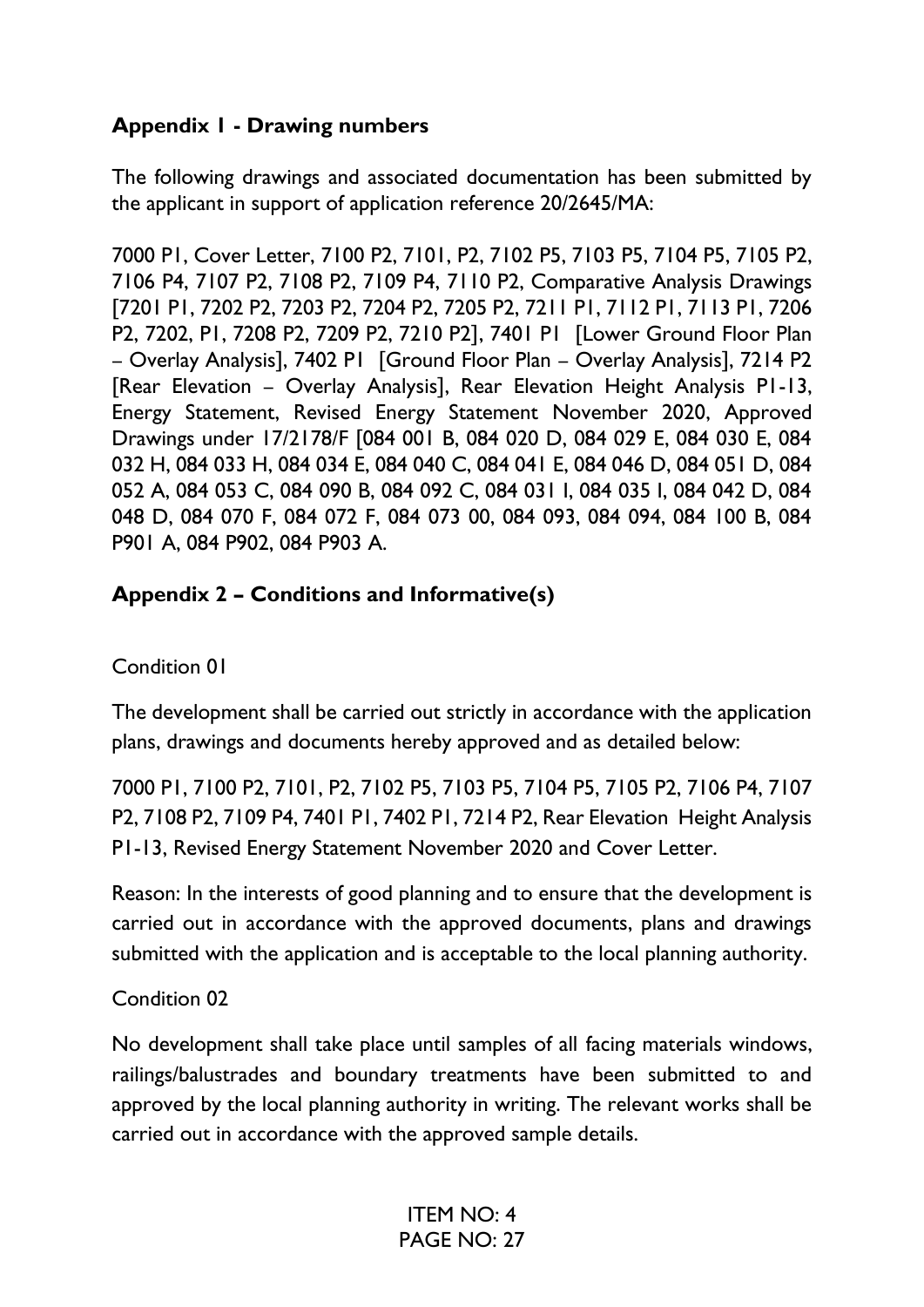Reason: In order that the Local Planning Authority may be satisfied with the external appearance of the buildings and the development and ensure compliance with Policies D4, HC1 and HC2 of the London Plan (2016) and Policies H5, DH1, DH3, DH(h) and DH(i) of the Royal Greenwich Local Plan: Core Strategy with Detailed Policies (Adopted July 2014).

# **The details submitted under application reference 19/2320/SD, which were approved on the 16/10/2019, satisfy the requirements of this condition.**

# Condition 03

Notwithstanding condition (2) no development shall take place until details of hard and soft landscaping (including any shrubs or trees to be retained or replaced) have been submitted to and approved in writing by the local planning authority. Development shall be carried out in accordance with the approved details and completed prior to the first occupation of the development hereby approved.

Reason: In order to maintain the character and amenities of the area and ensure compliance with Policy DH4 London Place (2016) and Policies DH1 and OS(f) of the Royal Greenwich Local Plan: Core Strategy with Detailed Policies (Adopted July 2014).

# **The details submitted under application reference 19/2320/SD, which were approved on the 16/10/2019, satisfy the requirements of this condition.**

# Condition 04

Demolition or construction works (including earth removal, piling work and any mechanical building operations) shall take place only between 0800 to 1800 on Mondays to Fridays, 0800 to 1300 on Saturdays and shall not take place at any time on Sundays or on Bank or Public Holidays.

Reason: To safeguard the amenities of neighbouring properties and the area generally and ensure compliance with Policies D14 and SI 1of the London Plan (2021) and Policies E(a) and E(c)of the Royal Greenwich Local Plan: Core Strategy with Detailed Policies (Adopted July 2014).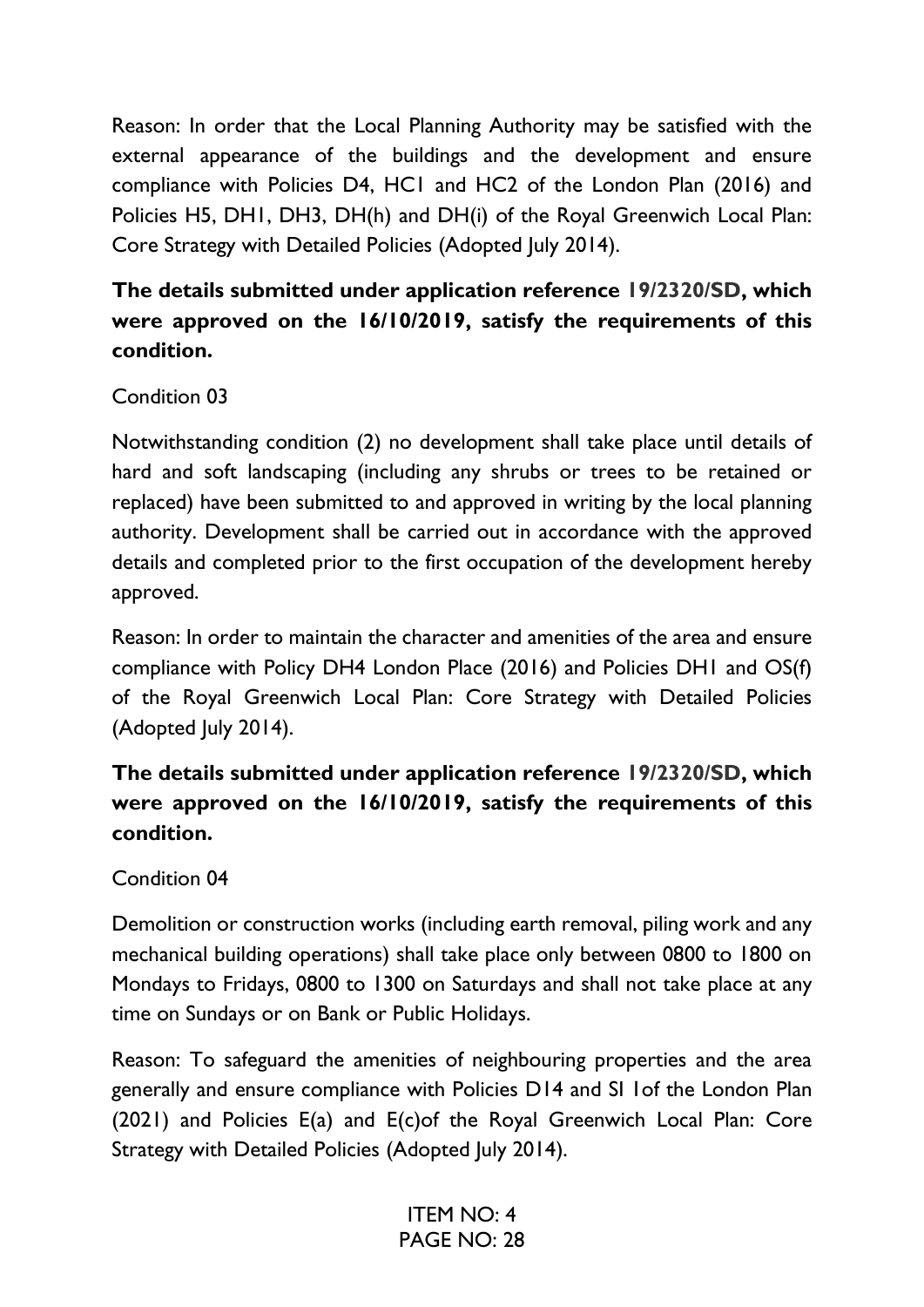Condition 05

No development shall take place, including any works of demolition, until a Demolition and Basement Construction Method Statement has been submitted to, and approved in writing by the local planning authority. The Statement shall provide for:

i) appointment of a suitably qualified professional (civil or structural

engineer);

ii) a ground and hydrological condition report dealing with groundwater flow ensuring structural stability during demolition;

iii) temporary propping/temporary works and construction work minimising disturbance;

iv) drilling of boreholes;

v) sequence of temporary works to minimise the effect on neighbours and management of water flow;

vi) details and justification for the piling methodology to be adopted;

vii) proposals for monitoring vibration and procedures to be put in place to minimise such disturbance, including in relation to any piling on the site (it is expected that vibration over 1mm/s measured as a peak particle velocity would constitute unreasonable vibration);

viii) likely noise levels to be generated from plant;

ix) details of any noise screening measures, including to those related to piling on the site;

x) proposals for monitoring noise and procedures to be put in place where agreed noise levels are exceeded, including those related to piling on the site;

xi) likely dust and dirt levels and details of measures to control and monitor the emission of dust and dirt during construction including those related to piling operations;

xii) proposals for controlling unacceptable release of materials such as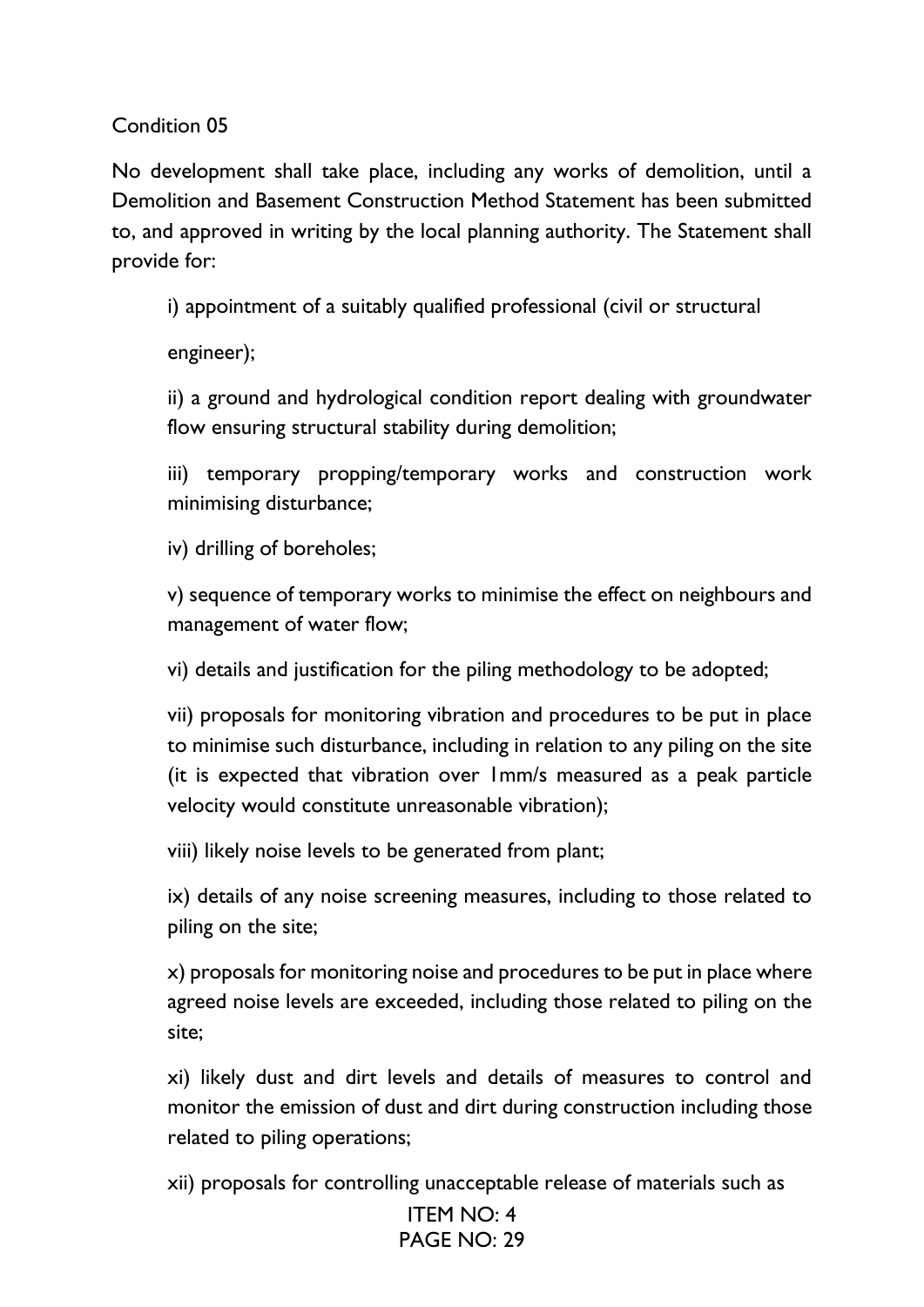asbestos;

xiii) the parking of vehicles of site operatives and visitors;

xiv) loading and unloading of plant and materials;

xv) storage of plant and materials used in constructing the development;

xvi) the erection and maintenance of security hoarding including decorative displays and facilities for public viewing, where appropriate;

xvii) haulage routes;

xviii) wheel washing facilities and facilities for discharging the water;

xix) a scheme for recycling/disposing of waste resulting from demolition and construction works.

Construction works onsite shall be carried out in accordance with the approved Demolition and Basement Construction Method Statement.

Reason: To safeguard the amenities of neighbouring properties and the area generally and ensure compliance with Policies D14 and SI 1 of the London Plan (2021) and Policy E(a) of the Royal Greenwich Local Plan: Core Strategy with Detailed Policies (Adopted July 2014).

# **The details submitted under application reference 19/2320/SD, which were approved on the 16/10/2019, satisfy the requirements of this condition.**

# Condition 06

The development shall be carried out in accordance with the Energy Statement submitted which demonstrate how the dwellings hereby permitted will apply the Mayor's energy hierarchy to secure a 35% reduction in CO2 emissions over and above Part L of the Building Regulations 2010 (as amended). Development shall be carried out in accordance with the approved Energy Statement including the provision of 26 No solar panels highlighted on drawings 7205 P2.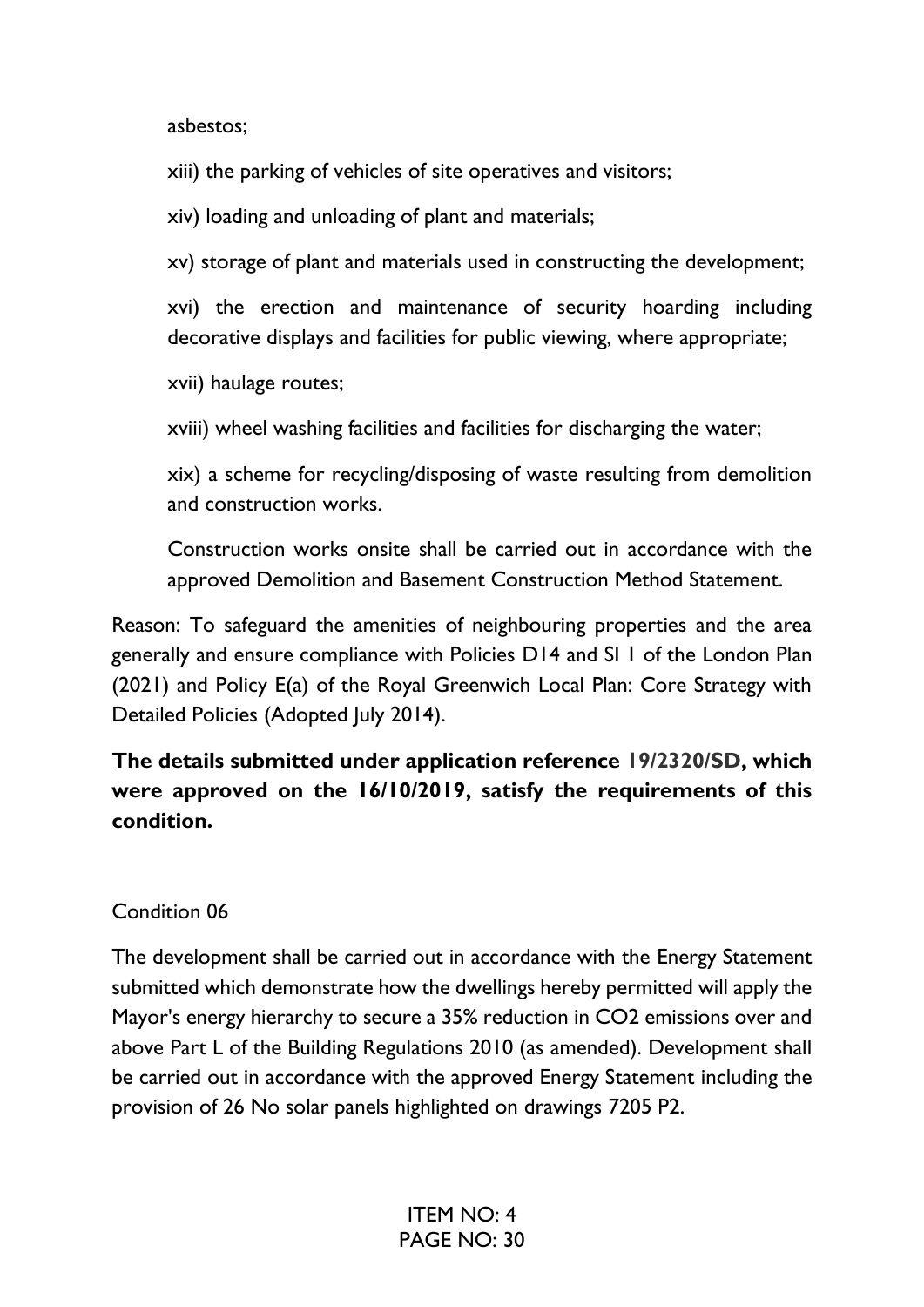Reason: To minimise further carbon dioxide emissions and mitigate climate change, and to comply with Policy E1 of the Royal Greenwich Local Plan: Core Strategy with Detailed Policies (adopted July 2014).

# Condition 07

The dwellings hereby permitted shall not be occupied until the requirements of Regulation 36 (2) (b) of Part G 2 of the Building Regulations 2010 (as amended) in terms of water efficiency have been complied with.

Reason: To secure water efficiency within the development and to ensure compliance with Policy SI 5 of the London Plan (2021) and Policy DH1 of the Royal Greenwich Local Plan: Core Strategy with Detailed Policies (adopted July 2014).

# Condition 08

Notwithstanding condition No (2) no development above ground level shall take place until details of the rainwater recycling system demonstrating the maximum level of recycled water that can feasibly be provided have been submitted to and approved in writing by the local planning authority. Development shall be carried out in accordance with the approved details, completed prior to the occupation of the development, and retained thereafter.

Reason: To ensure that the development reduces the risk of surface water flooding and ensure compliance with Policy SI 5 of the London Plan (2021) and Policy DH1 of the Royal Greenwich Local Plan: Core Strategy with Detailed Policies (2014).

# **The details submitted under application reference 19/2320/SD, which were approved on the 16/10/2019, satisfy the requirements of this condition.**

# Condition 09

Notwithstanding condition No (2) no development shall take place until details of the storage facilities for refuse and recycling receptacles and arrangements for their collections have been submitted to and approved in writing by the local planning authority. Development shall be carried out in accordance with the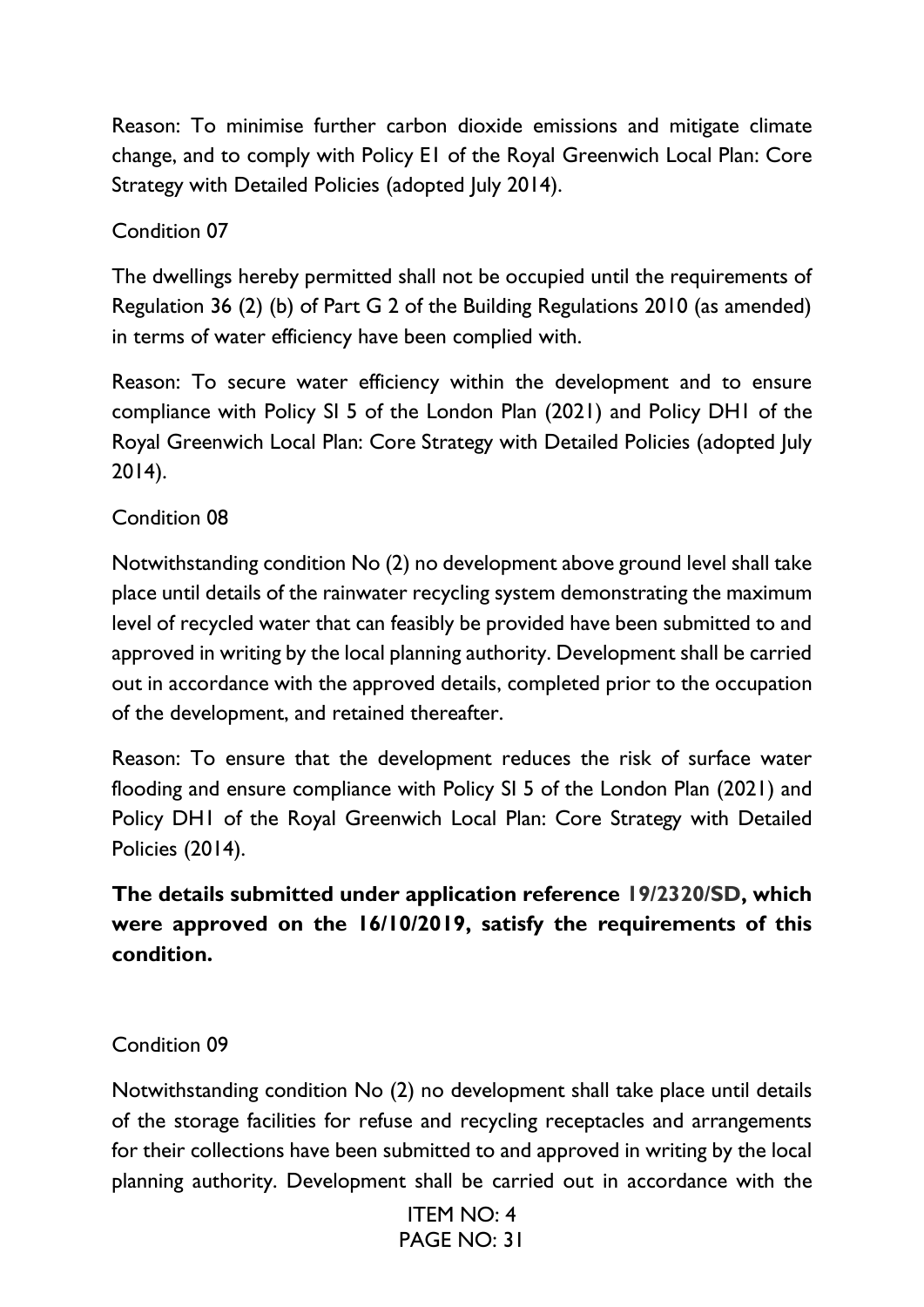approved details, completed prior to the occupation of the development, and retained thereafter.

Reason: In order that the Council may be satisfied with the details of the proposal and ensure compliance with Policy SI 7 of the London Plan (2021) and Policies H5 and DH1 of the Royal Greenwich Local Plan: Core Strategy with Detailed Policies (Adopted July 2014).

# **The details submitted under application reference 19/2320/SD, which were approved on the 16/10/2019, satisfy the requirements of this condition.**

Condition 10

No enlargement, or other alterations to the development permissible under Class A, Class C, Class D, Class E, Class F, Class G and Class H of Schedule 2 Part 1 of the Town and Country Planning (General Permitted Development) Order 2015 (as amended) (or any order revoking and re-enacting that order with or without modification) may be carried out without the prior approval of the Local Planning Authority.

Reason: In view of the restricted size of the site uncontrolled enlargements, or alterations could affect the character of the area and the amenities of neighbouring properties and ensure compliance with Policy D4, HC1 and HC2 of the London Plan (2021) and Policies DH1, DH3, DH4, DH(b) and DH(h) of the Royal Greenwich Local Plan: Core Strategy with Detailed Policies (Adopted July 2014).

Condition 11

The flat roof areas of the single-storey elements at the rear of the development hereby permitted shall not be used as balconies, roof gardens or similar amenity areas.

Reason: To protect the privacy and amenity of the adjoining properties and ensure compliance with Policy DH(b) 'Protection of Amenity for Adjacent Occupiers' of the Core Strategy 2014.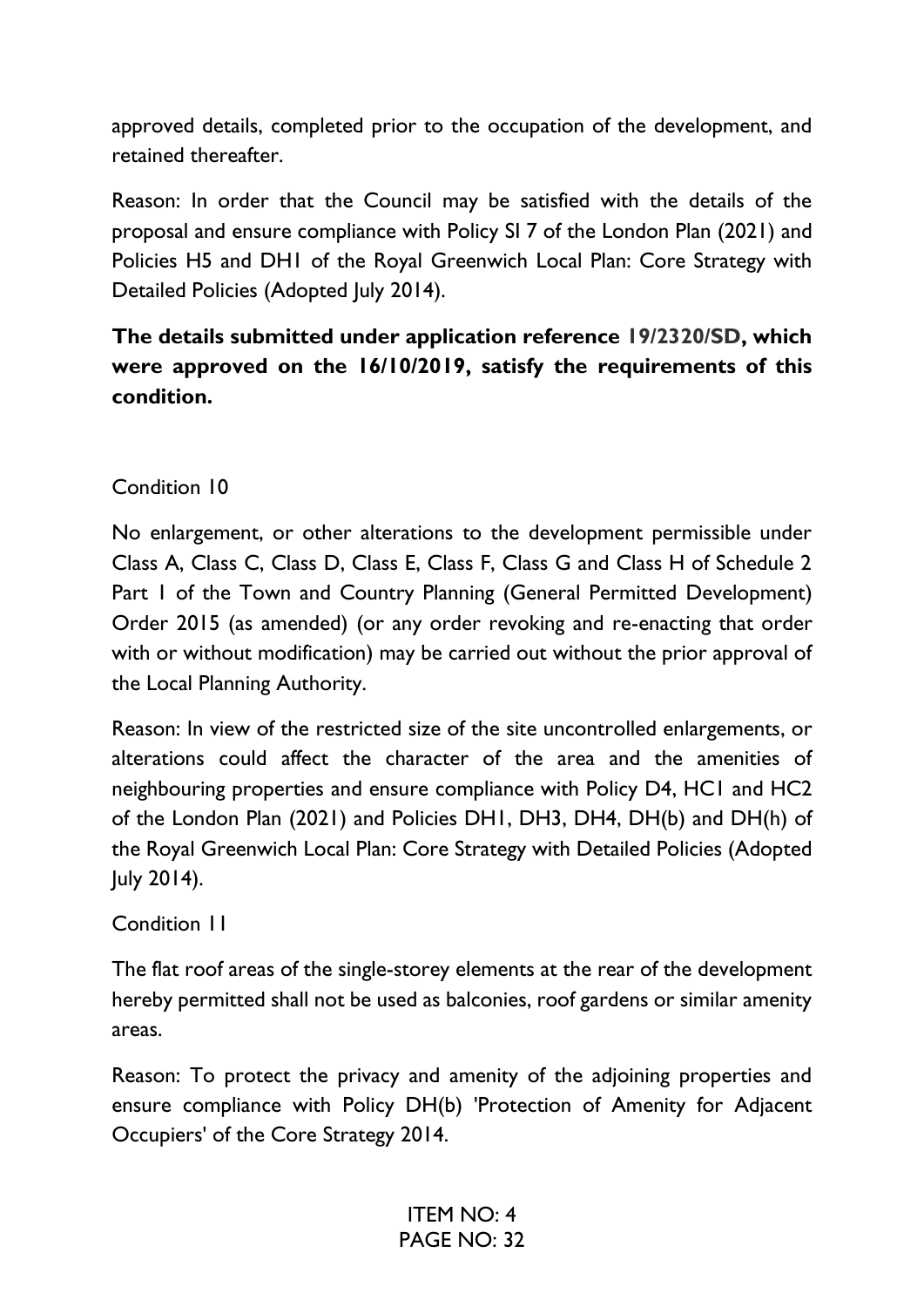# Condition 12

Units 1-4 shall be M4(2) compliant and Units 5 & 6 shall be M4(1) compliant as set out in the submitted drawings. Development shall be carried out in accordance with the approved details prior to first occupation of the dwellings hereby approved.

Reason: To accord with Policy D7 of the London Plan (2021) and Policy H5 of the Royal Greenwich Local Plan: Core Strategy with Detailed Policies (2014).

# Condition 13

No dwelling shall be occupied until space has been laid out within the site in accordance with drawing No. 7102 P5 for bicycles to be parked and those spaces shall thereafter be kept available for the parking of bicycles.

Reason: To ensure adequate cycle parking is available on site and to promote sustainable transport by reducing the need for car travel and ensure compliance with Policy T5 of the London Plan (2021) and Policies IM(b) and IM(c) of the Royal Greenwich Local Plan: Core Strategy with Detailed Policies (adopted 30th July 2014).

Condition 14

No dwelling shall be occupied until the details of the rated emissions of NOx (Oxides of Nitrogen) not exceeding 'air quality neutral' from its proposed boilers have been submitted to the local planning authority for its approval in writing. Installation of boilers shall be carried out in accordance with the approved details.

Reason: To ensure that the host building, the stability of the site and the residential amenity of adjoining occupiers is safeguarded and to ensure compliance with Policy SI 1 of the London Plan (2021) and Policy E(a) of the Royal Greenwich Local Plan: Core Strategy with Detailed Policies (adopted 30th July 2014).

**The details submitted under application reference 20/1505/SD, which were approved on the 23/07/2020, satisfy the requirements of this condition.**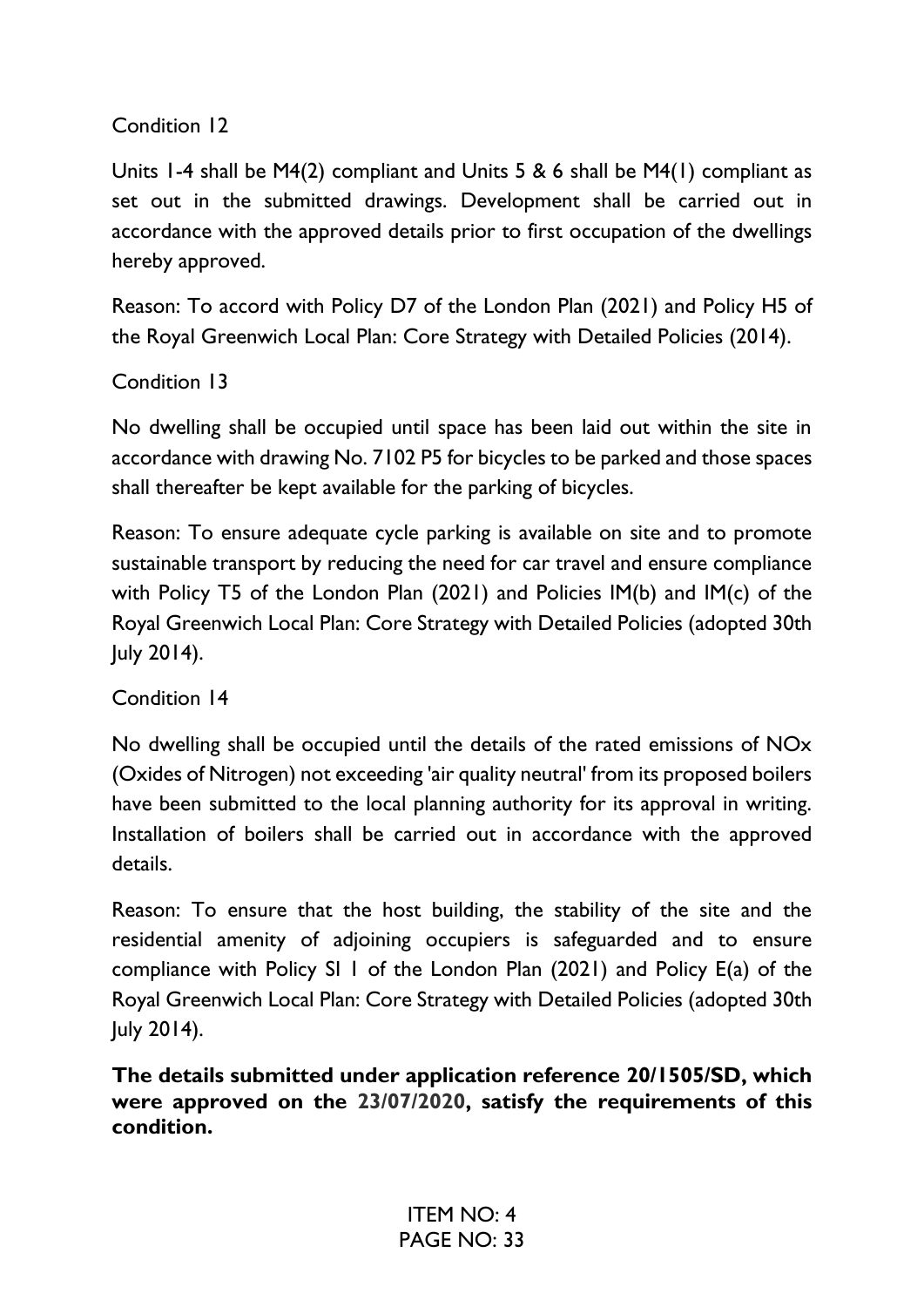### Condition 15

No development shall commence until an assessment of the risks posed by any contamination, carried out in accordance with British Standard BS 10175: Investigation of potentially contaminated sites - Code of Practice and the Environment Agency's Model Procedures for the Management of Land Contamination (CLR 11) (or equivalent British Standard and Model Procedures if replaced), shall have been submitted to and approved in writing by the local planning authority. If any contamination is found, a report specifying the measures to be taken, including the timescale, to remediate the site to render it suitable for the approved development shall be submitted to and approved in writing by the local planning authority. The site shall be remediated in accordance with the approved measures and timescale and a verification report shall be submitted to and approved in writing by the local planning authority. If, during the course of development, any contamination is found which has not been previously identified, work shall be suspended and additional measures for its remediation shall be submitted to and approved in writing by the local planning authority. The remediation of the site shall incorporate the approved additional measures and a verification report for all the remediation works shall be submitted to the local planning authority within 30 days of the report being completed and approved in writing by the local planning authority.

Reason: To ensure that the host building, the stability of the site and the residential amenity of adjoining occupiers is safeguarded and to ensure compliance with Policy E(a) of the Royal Greenwich Local Plan: Core Strategy with Detailed Policies (adopted 30th July 2014).

# **The details submitted under application reference 19/2320/SD, which were approved on the 16/10/2019, satisfy the requirements of this condition.**

#### Condition 16

Notwithstanding the provisions of the Town and Country Planning (General Permitted Development) (England) Order 2015 (as amended) (or any order revoking and re-enacting that Order with or without modification), the height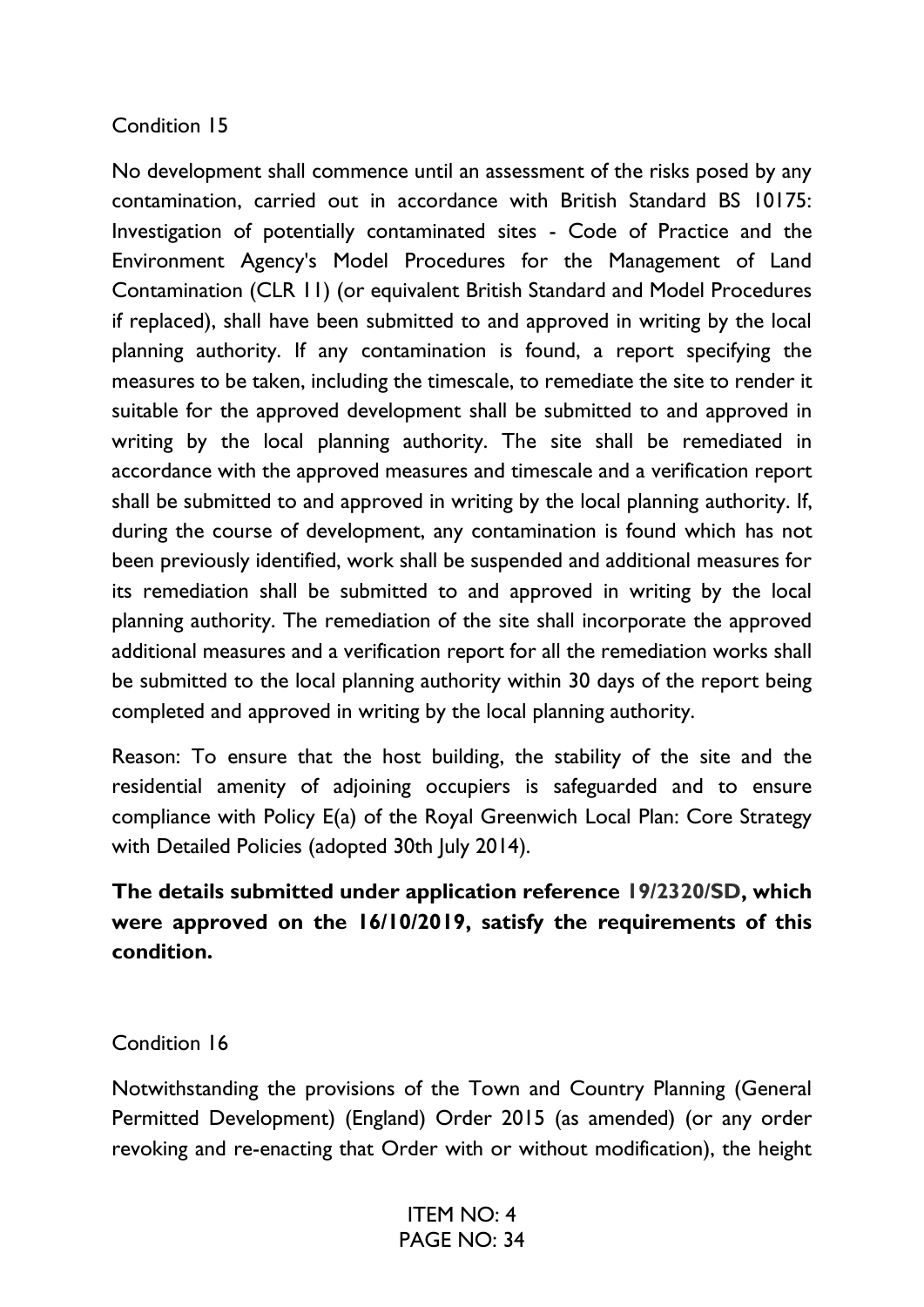of the site's boundary walls shall not be increased without express consent of the local planning authority.

Reason: To protect the privacy and amenity of the adjoining properties and ensure compliance with Policy DH(b) 'Protection of Amenity for Adjacent Occupiers' of the Core Strategy 2014.

Condition 17

The development hereby approved shall consist of 6 residential units comprising  $5 \times 3$  bedroom houses and  $1 \times 2$  bedroom unit.

Reason: In the interests of good planning and to ensure that the development is carried out in accordance with the approved documents, plans and drawings submitted with the application and is acceptable to the local planning authority.

# **Appendix 3 - National, regional and local planning policies and Supplementary Planning Guidance / Documents**

# The NPPF (2018)

Chapter 2 Achieving sustainable development

- Chapter 5 Delivering a sufficient supply of homes
- Chapter 9 Promoting sustainable transport
- Chapter 11 Making effective use of land
- Chapter 12 Achieving well-designed places
- Chapter 16 Conserving and enhancing the historic environment

# The London Plan (2021)

GG2 Making the best use of land GG4 Delivering the homes Londoners need Policy D1 London's form, character and capacity for growth Policy D3 Optimising site capacity through the design-led approach Policy D4 Delivering good design Policy D5 Inclusive Design Policy D6 Housing quality and standards Policy H1 Increasing housing supply Policy H2 Small sites